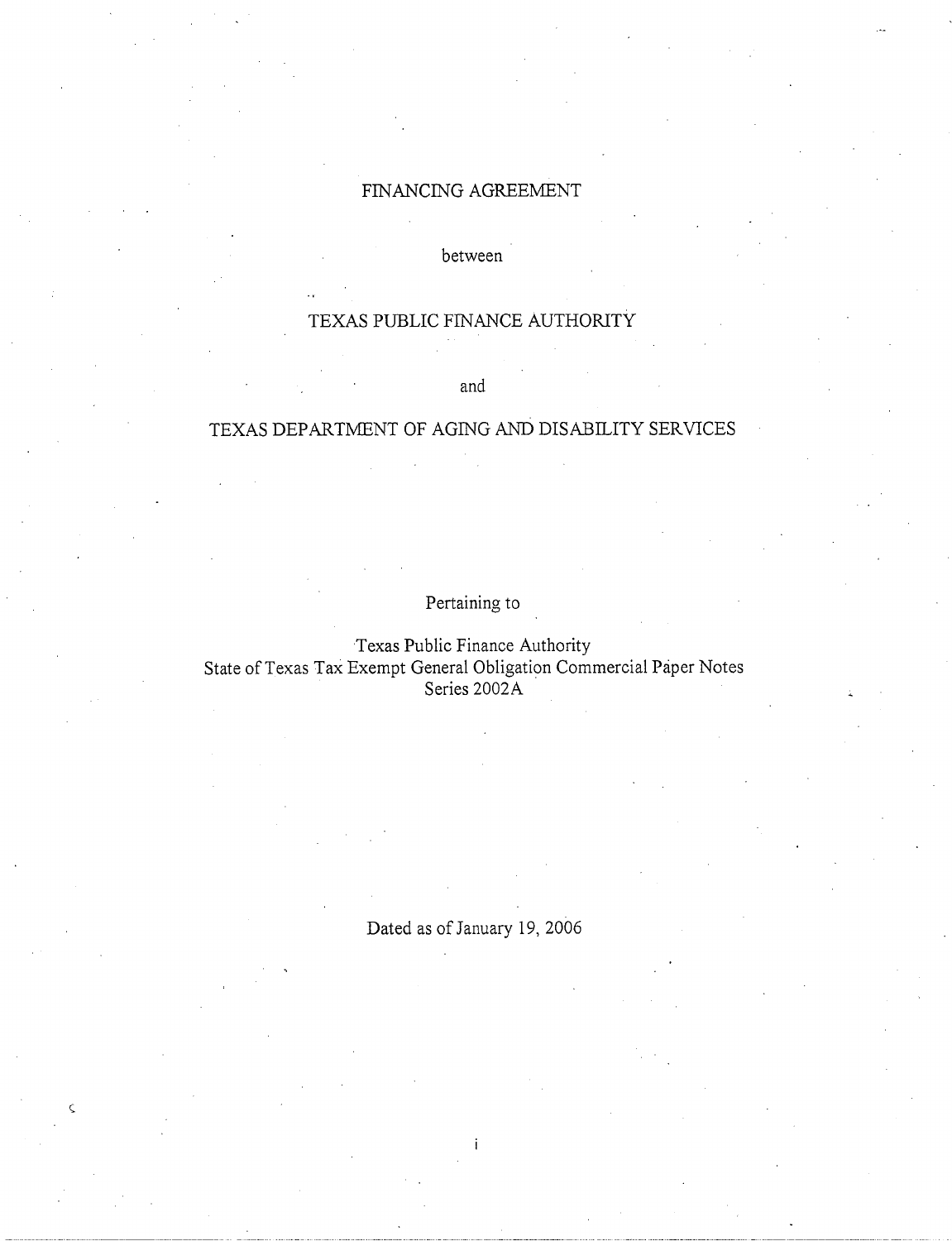# **CONTENTS**

# Page Number

| <b>ARTICLE I</b>             | DEFINITIONS AND OTHER PRELIMINARY MATTERS  1                  |
|------------------------------|---------------------------------------------------------------|
| Section 1.01<br>Section 1.02 |                                                               |
| Section 1.03                 |                                                               |
| <b>ARTICLE II</b>            | GENERAL REPRESENTATIONS AND WARRANTIES 4                      |
| Section 2.01<br>Section 2.02 | General Representations and Warranties of Qualified Agency  4 |
| <b>ARTICLE III</b>           |                                                               |
| Section 3.01                 |                                                               |
| Section 3.02                 |                                                               |
| Section 3.03                 |                                                               |
| Section 3.04                 |                                                               |
| Section 3.05                 |                                                               |
| Section 3.06                 |                                                               |
| Section 3.07                 |                                                               |
| Section 3.08                 |                                                               |
| Section 3.09                 |                                                               |
| Section 3.10                 |                                                               |
| Section 3.11                 |                                                               |
| Section 3.12                 |                                                               |
|                              |                                                               |
| <b>ARTICLE IV</b>            |                                                               |
| Section 4.01                 |                                                               |
| Section 4.02                 |                                                               |
| Section 4.03                 |                                                               |
| Section 4.04                 |                                                               |
| Section 4.05                 |                                                               |
| ARTICLE V                    |                                                               |
| Section 5.01                 | Recordkeeping.                                                |
| Section 5.02                 |                                                               |
| Section 5.03                 |                                                               |
| Section 5.04                 |                                                               |
| Section 5.05                 |                                                               |
| Section 5.06                 |                                                               |

ii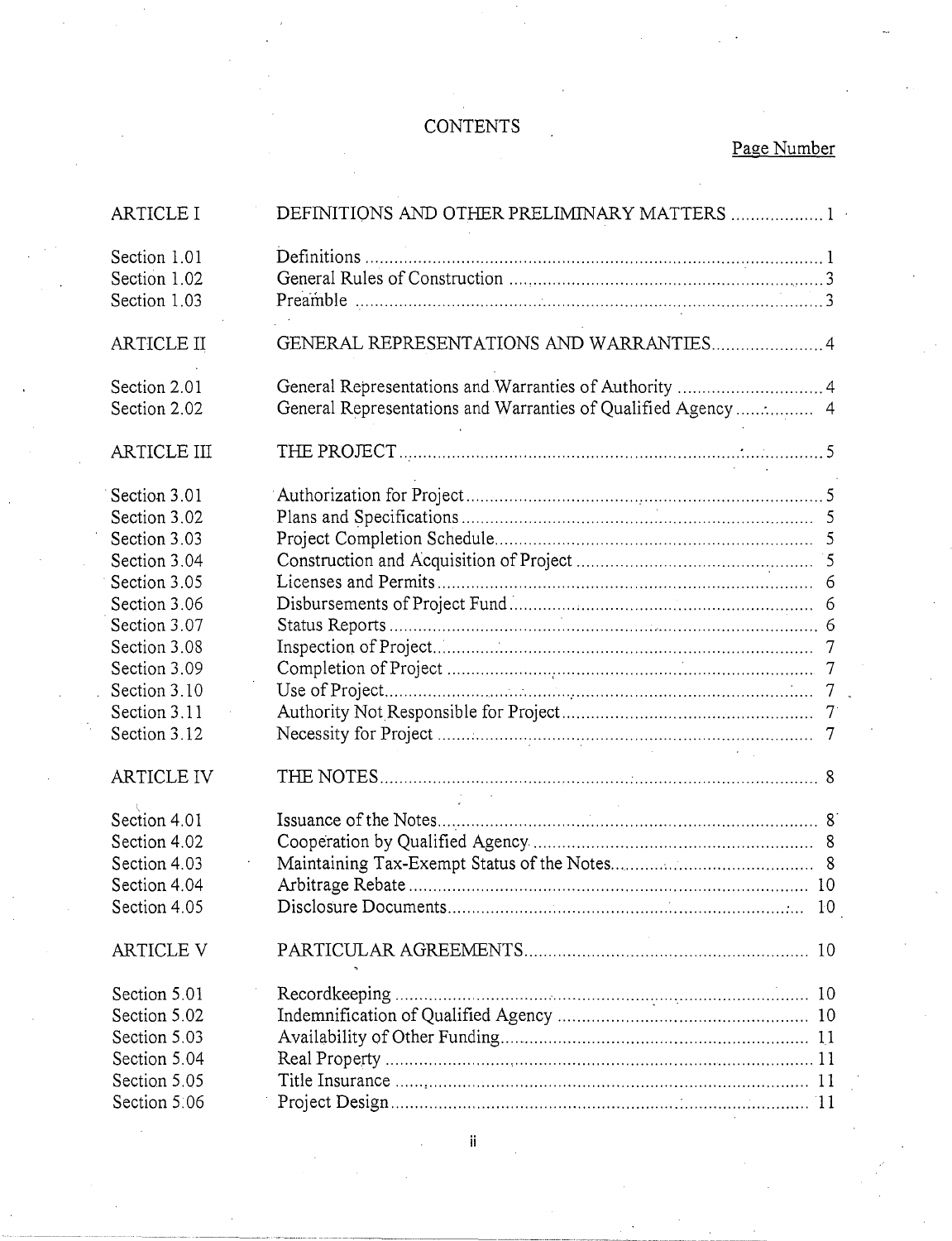| ARTICLE VI   |  |
|--------------|--|
| Section 6.01 |  |
| Section 6.02 |  |
| Section 6.03 |  |
| Section 6.04 |  |
| Section 6.05 |  |
| Section 6.06 |  |
| Section 6.07 |  |
| Section 6.08 |  |
|              |  |

EXECUTION

| EXHIBIT A        | Description of the Project             |
|------------------|----------------------------------------|
| EXHIBIT B        | Project Completion Schedule            |
| EXHIBIT C        | Governmental Project Approvals         |
| EXHIBIT D        | Form of Disbursement Certificate       |
| <b>EXHIBIT E</b> | Monthly Status Report Information      |
| <b>EXHIBIT F</b> | Form of Project Completion Certificate |
|                  |                                        |

#### **FINANCING AGREEMENT**

THIS FINANCING AGREEMENT, dated as of January 19, 2006, between the TEXAS PUBLIC FINANCE AUTHORITY (the "Authority") and the TEXAS DEPARTMENT OF AGING AND DISABILITY SERVICES (the "Qualified Agency");

#### **WITNESSETH:**

WHEREAS, the Authority is authorized by law to provide financing of certain facilities for agencies of the State of Texas through the issuance of commercial paper notes;

WHEREAS, one or more projects of the Qualified Agency have been authorized in appropriations by the Legislature of the State of Texas;

WHEREAS, the parties desire to provide for the financing by the Authority of certain facilities for the Qualified Agency;

NOW, THEREFORE, in consideration of the premises the parties hereto agree as follows:

#### **ARTICLE I**

#### **DEFINITIONS AND OTHER PRELIMINARY MATTERS'**

SECTION 1.01. Definitions.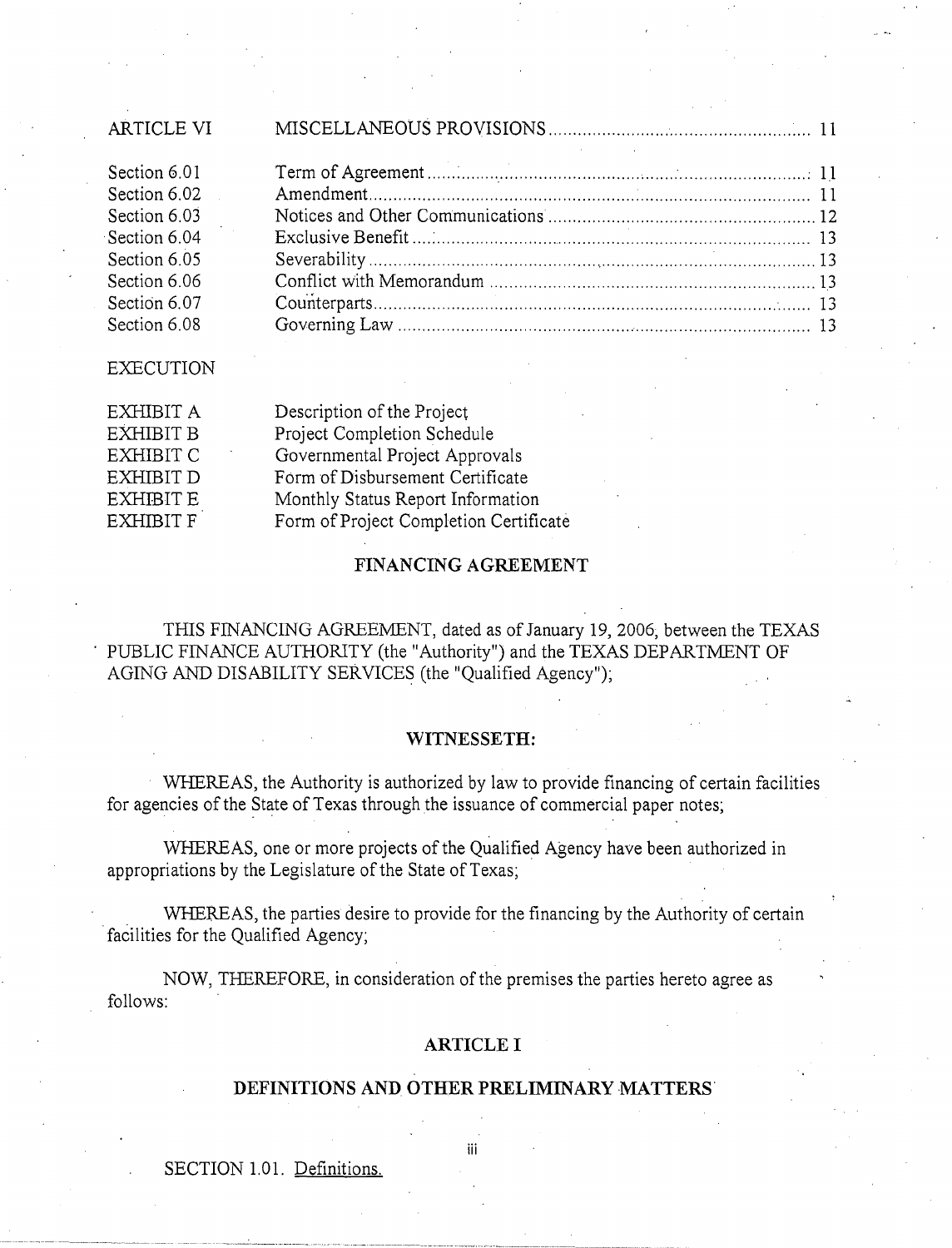Except as otherwise provided in this Financing Agreement, the capitalized terms in this . Financing Agreement shall have the meanings specified in this section unless the context requires otherwise.

*Agency Act-* Texas Health and Safety Code, Chapter 531 and other statutes of the State of Texas pursuant to which the Qualified Agency operates.

*Appropriation Act* – SB1, Acts, 79th Legislature, Regular Session, (2005) and any other act of the Legislature appropriating funds for the Project to the Qualified Agency.

*Authority* -the Texas Public Finance Authority or any successor thereto.

*Authority Regulations-* the regulations of the Authority in Part X, Title 34, Texas Administrative Code.

*Authorized Agency Representative-* the chief administrative officer of the Qualified Agency or any member of the staff of the Qualified Agency designated by the chief

administrative officer or by the governing body of the Qualified Agency as an authorized. representative.

*Authorizing Law-* collectively, TEX. CONST. art. III, 50-f and Chapter 1232. Texas Government Code, as amended.

*Board-* the board of directors of the Authority.

*Bond Counsel* - any law firm that is engaged by the Authority to render services to the Authority as bond counsel.

*Business Day-* any day that the Authority, the Qualified Agency, and the Comptroller are required by law to be open for business.

*Closing-* with respect to each sale of Notes, the concurrent delivery of such Notes to, or upon the order of, the initial purchaser(s) in exchange for payment therefor.

*Closing Date* -the date of a Closing.

*Code* - the Internal Revenue Code of 1986, as amended, together with all published regulations promulgated thereunder and revenue rulings with respect thereto by the United States Treasury Department or the Internal Revenue Service.

*Comptroller-* the Comptroller of Public Accounts of the State.

*Costs of Issuance* -the "costs of issuance," if any, as defined in the Authority Regulations, incurred in connection with the issuance of the Notes.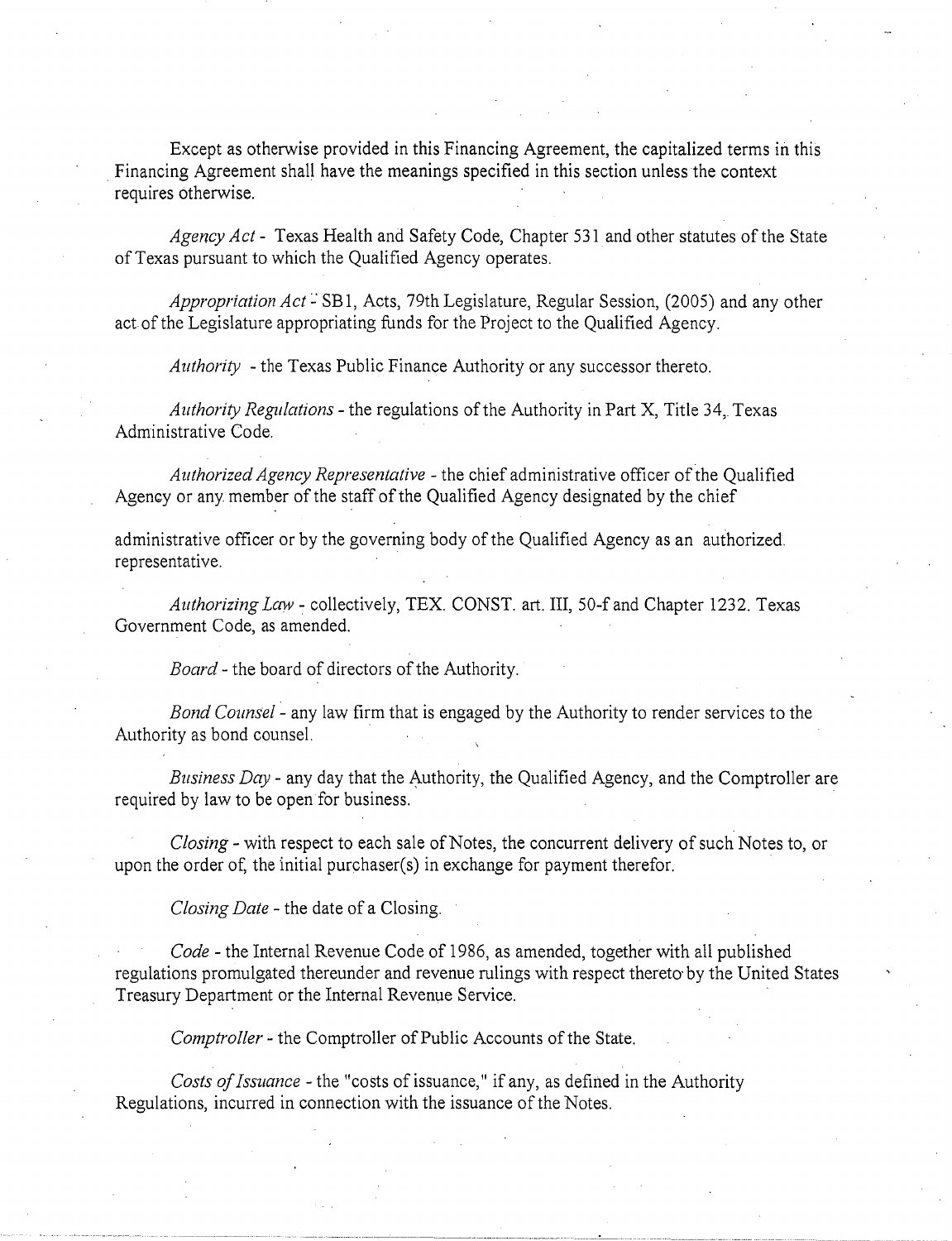*Disbursement Certificate-* a certificate of the Authorized Agency Representative for the · disbursement of funds from the Project Fund, in substantially the form of Exhibit D of this Financing Agreement.

*Disclosure Documents* - collectively, the Offering Memorandum and any amendments thereto.

*Event of Taxability-* any act or omission that could adversely affect the excludability of the interest on any Note from the gross income of the owner of the Note.

*Executive Director-* the Executive Director of the Authority, or any member of the staff of the Authority authorized by the Board to perform the duties of the Executive Director.

*Facility Contract-* any contract, entered into by the Qualified Agency for the design, engineering, acquisition, construction, equipping, repair, or renovation of any facilities financed for the Qualified Agency in whole or part with proceeds of any Notes issued by the Authority.

. *Financing Agreement-* this Financing Agreement, and any amendments hereto.

*Interest and Sinking Fund-* the fund by that name created pursuant to the Resolution.

*Legislature-* the Legislature of the State.

*Memorandum-* the Memorandum ofUnderstanding, dated as of January 19, 2006, between the Authority and the Qualified Agency, and any amendments thereto.

*Notes-* any obligations issued by the Authority from time to time to finance or refinance the Project.

. . *Offering Memorandum* -the final official disclosure document authorized by the Authority to be used in connection with the sale of the Notes.

*Plans and Specifications-* the plans and specifications for the Project Component(s), as amended or supplemented.

*Project* - collectively, the Project Components, as set forth on Exhibit A of this Financing Agreement.

*Project Completion Amount-* the aggregate amount of the cost of all of the Project Components, as set forth in Exhibit A of this Financing Agreement.

*Project Completion Certificate* - a certificate of an Authorized Agency Representative to. the effect that the Project has been completed, in substantially the form of Exhibit F of this Financing Agreement.

*Project Completion Date* -the date that the Project is completed, as certified in the Project Completion Certificate.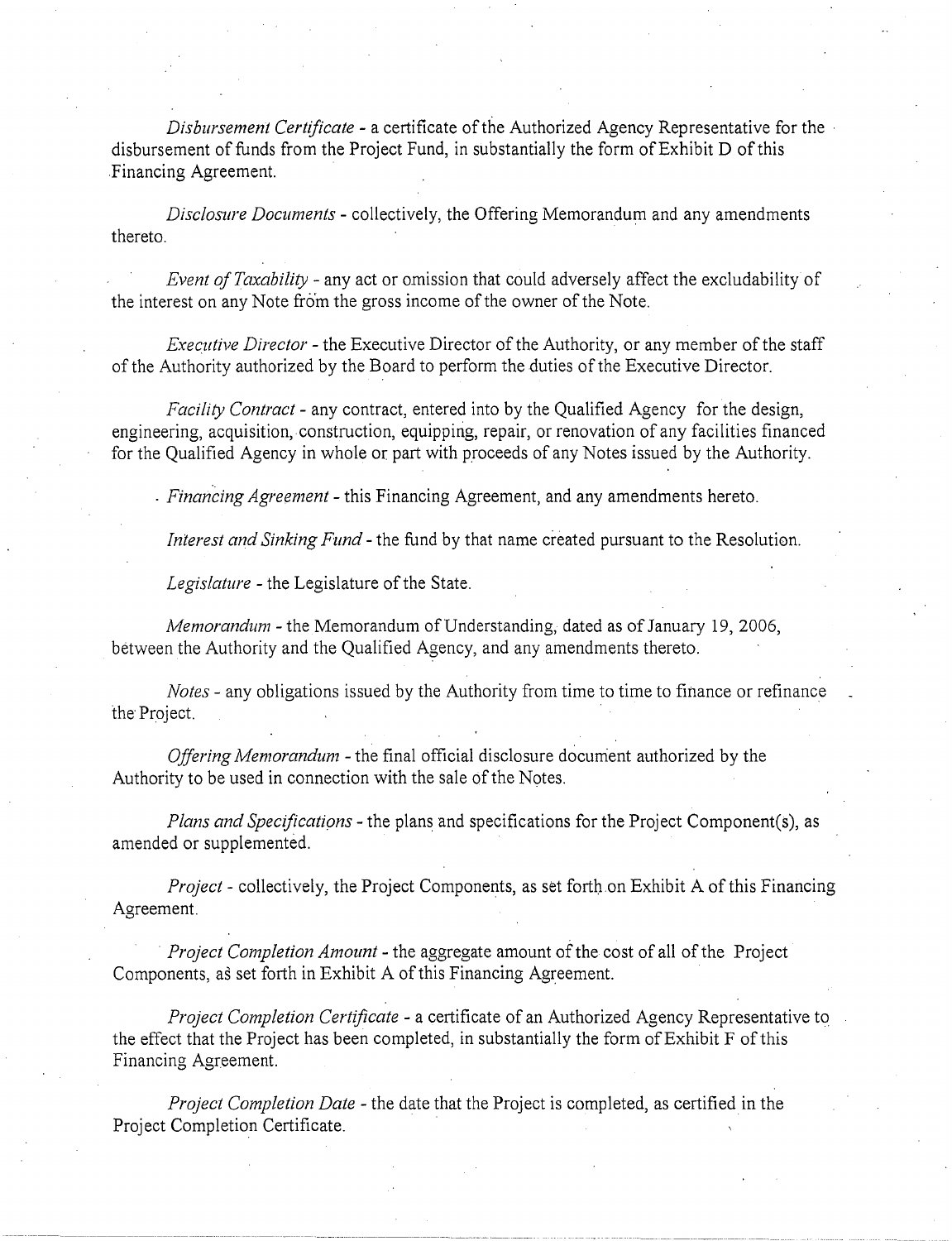*Project Completion Schedule* -the schedule projecting the rate of expenditure of proceeds of the Notes for the payment of Project Costs set forth in Exhibit B of this Financing Agreement.

*Project Component-* each respective item (or part of an item) in the Appropriation Act that has been approved to be financed with proceeds of the Notes, as described in Exhibit A of this Financing Agreement.

*Project Costs-* any costs associated with the Project that are authorized under the Authorizing Law and Authority Regulations and Chapter 1207, Texas Government Code to be paid with the proceeds of the Notes.

*Project Financing Documents-* collectively, all documents furnished by the Qualified · Agency to the Authority in connection with the financing of the Project and issuance of the Notes, including (without limitation) the Memorandum, the Request for Financing, the Financing Agreement, each Disbursement Certificate, and the Project Completion Certificate.

*Project Fund-* the fund by that name created pursuant to the Resolution.

*Qualified Agency-* the "Qualified Agency" as defined in the preamble of this Financing Agreement or any successor thereto.

*Request for Financing* - the letter or other communication from the Qualified Agency to the Authority requesting financing for the Project, and any supplements thereto.

*Resolution-* the resolution of the Authority pursuant to which the Notes are authorized to be issued, and any amendments and supplements thereto.

*State-* the State of Texas.

*Comptroller-* the State Comptroller of the State of Texas, or any successor thereto.

SECTION 1.02. General Rules of Construction.

(a) A capitalized term used in this Financing Agreement that is not defined herein and that is defined in the Resolution shall have the meaning assigned to it in the Resolution.

(b) Whenever in this Financing Agreement the context requires:

 $(1)'$  a reference to the singular number includes the plural and vice versa; and

(2) a word denoting gender includes the masculine, feminine, and neuter.

(c) The table of contents and the titles given to any article or section of this Financing . Agreement are for convenience only and are 'not intended to modify the article or section.

SECTION 1.03. Preamble.

The statements and findings in the preamble of this Financing Agreement are hereby adopted and made a part of the Financing Agreement.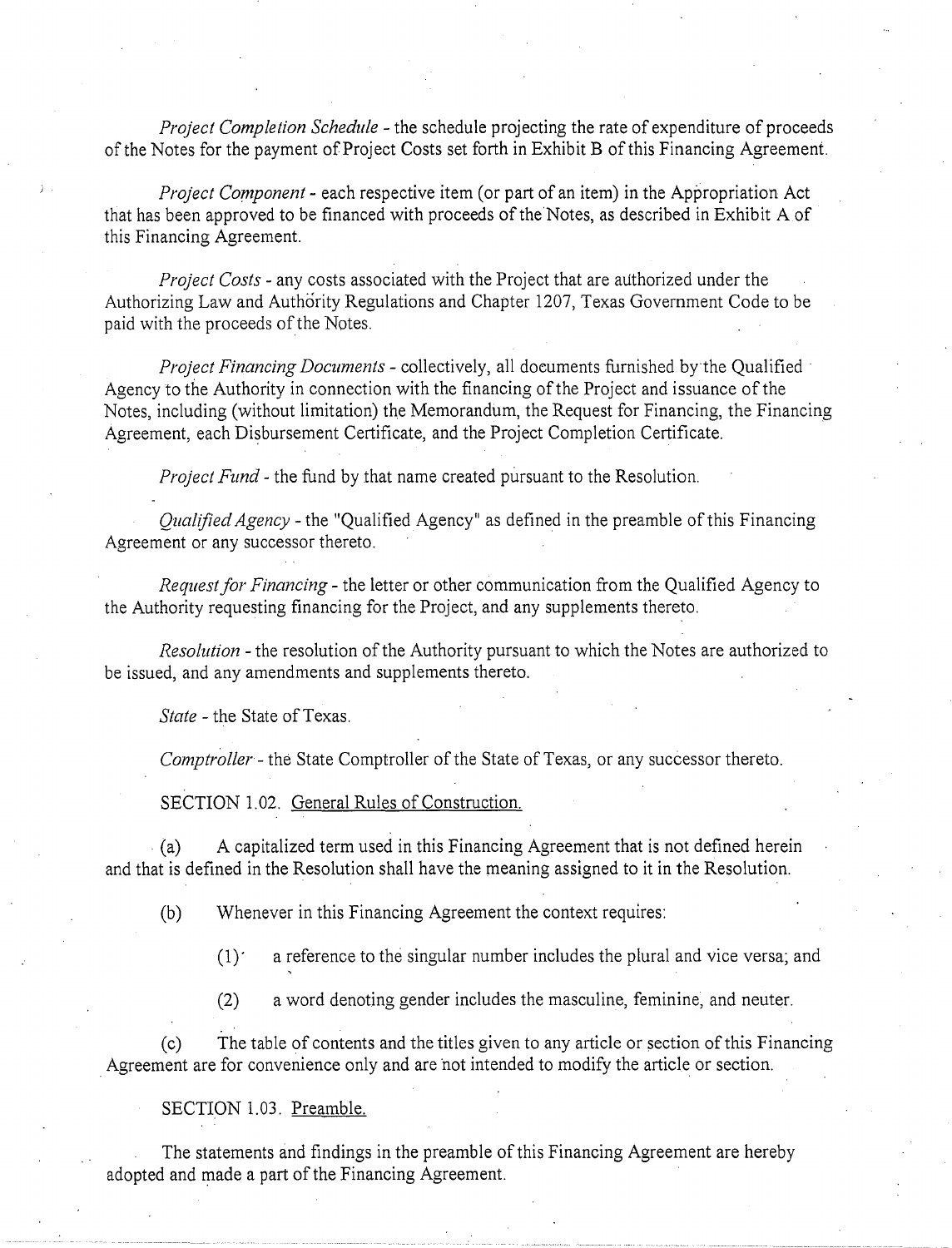#### **ARTICLE II**

#### **GENERAL REPRESENTATIONS AND WARRANTIES**

#### SECTION 2.01. General Representations and Warranties of Authority.

The Authority represents and warrants as follows:

. (1) the Authority is a validly existing agency of the State of Texas authorized to operate under the Texas Public Finance Authority Act;

(2) the Authority has full power and authority to execute and deliver this Financing Agreement, perform its obligations thereunder, and carry out the transactions contemplated hereby;

(3) the Authority has duly authorized the execution and delivery ofthis . Financing Agreement and the performance of its obligations thereunder;

( 4) the execution and delivery of this Financing Agreement, the consummation of the transactions contemplated hereby, the performance of its obligations hereunder, and the compliance with the terms hereof by the Authority will not conflict with, or constitute a default under, any law (including administrative rule), judgment, decree, order, permit, license, agreement, mortgage, lease, or other instrument to which the Authority is subject or by which it is bound;

(5) the Authority has full power and authority to issue the Notes, to cause funds to be made available to finance the Project in accordance with the Resolution and this Financing Agreement and to perform its obligations under the Resolution.

SECTION 2. 02. General Representations and Warranties of Qualified Agency.

The Qualified Agency represents and warrants, as follows:

(1) the Qualified Agency is a validly existing agency ofthe State authorized to operate under the Agency Act;

(2) the Qualified Agency has full power and authority to execute and deliver the Project Financing Documents, perform its obligations thereunder, and carry out the transactions contemplated thereby;

(3) the Qualified Agency has duly authorized the execution and delivery of the Project Financing Documents and the performance of its obligations thereunder;

 $(4)$  the execution and delivery of the Project Financing Documents, the consummation of the transactions contemplated thereby, the performance of its obligations thereunder, and the compliance with the terms thereof by the Qualified Agency will not conflict with, or constitute a default under, any law (including administrative rule), judgment, decree, order, permit, license, agreement, mortgage, lease,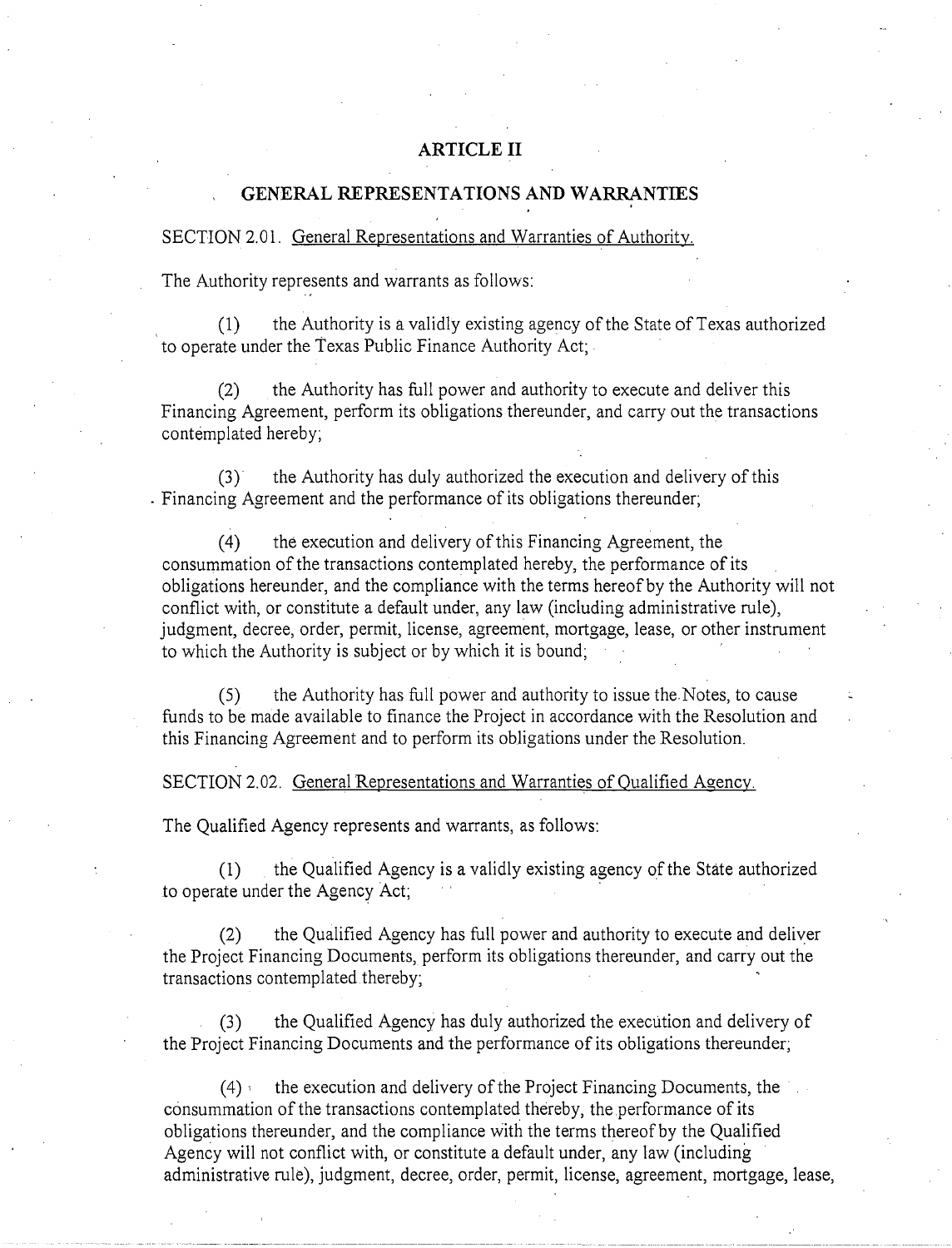or other instrument to which the Qualified Agency is subject or by which the Qualified Agency or any of its property is bound;

(5) the Qualified Agency is not in violation of any law, which violation could adversely affect the consummation of the transactions contemplated by the Project Financing Documents; and

(6) this Financing Agreement is the legal, valid, and binding obligation of the Qualified Agency, ih accordance with its terms.

### **ARTICLE III**

#### **THE PROJECT**

#### SECTION 3.01. Authorization for Project.

(a) The Qualified Agency represents that the Project has been authorized by the Legislature in the Appropriation Act or other act, and that all of the Project Costs to be paid with proceeds of the Notes will be incurred for the acquisition, construction, equipping, major repair, or renovation of facilities and will otherwise be lawful expenditures ofthe Qualified Agency.

(b) The Qualified Agency represents that the description of each Project Component set forth in Exhibit A to this Financing Agreement is accurate.

SECTION 3.02. Plans and Specifications.

(a) The Qualified Agency shall cause the Plans and Specifications to be prepared and shall maintain the Plans and Specifications with its official records.

(b) The Authority and its authorized agents may inspect the Plans and Specifications at reasonable times.

SECTION 3.03. Project Completion Schedule.

(a) As of a Closing Date which relates to funding all or a portion of, among other things, the Project, the Qualified Agency reasonably expects that the Project Completion Amount will be expended within the time periods set forth in Exhibit B hereto. The Qualified Agency represents that it is 'not aware of any fact or circumstance that could cause the entire Project Completion Amount not to be expended as set forth in the Project Completion Schedule, as amended from time to time.

(b) Promptly upon becoming aware of any circumstances that will result in a deviation from Exhibit B hereto of 10% of the Project Completion Amount or more, the Qualified Agency shall notify the Executive Director of the amount and nature of such deviation.

----······---------------------------------····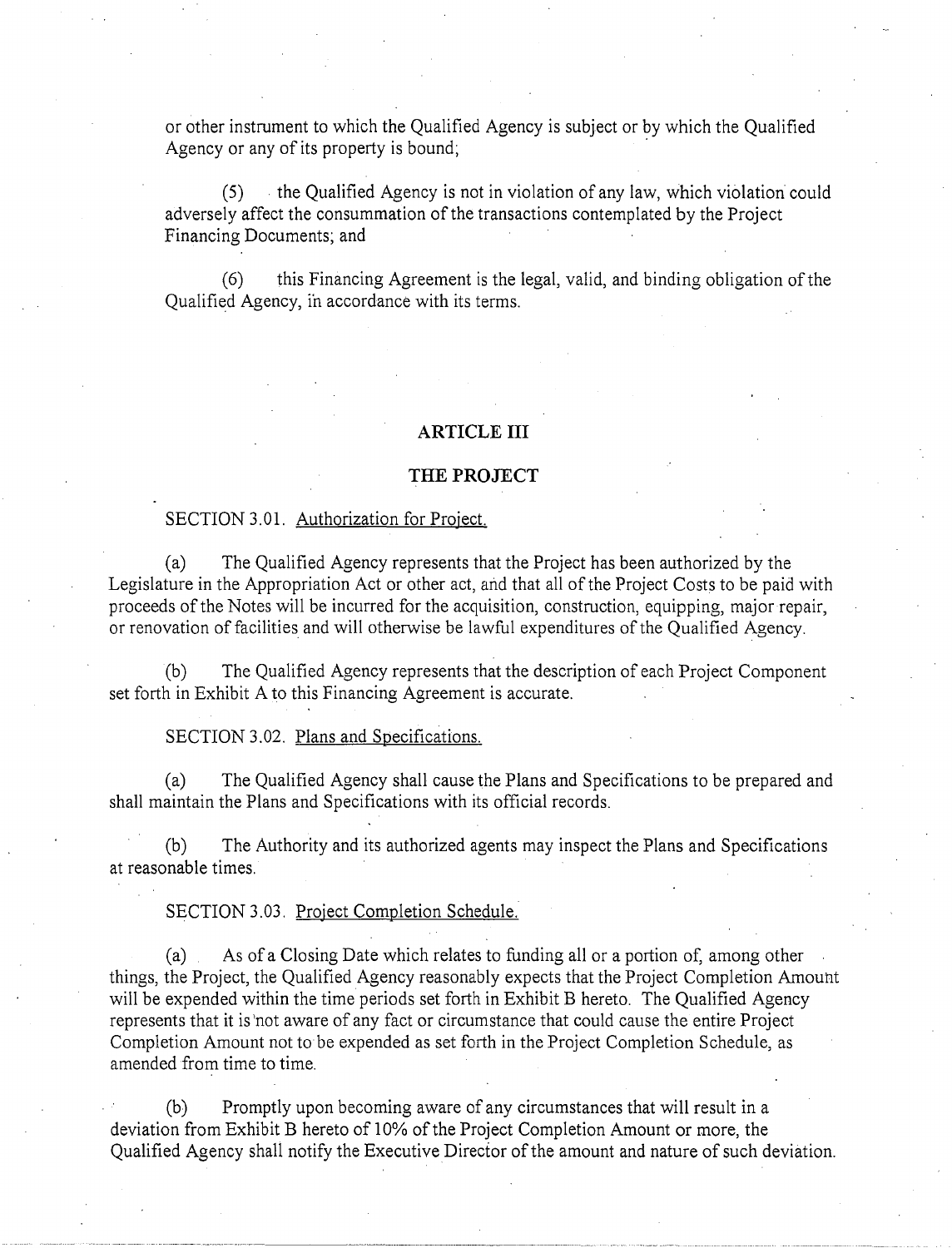(c) Promptly upon becoming aware of any circumstances that will result in the expenditure for Project Costs in any "Expenditure Period" (as set forth in Exhibit B hereto) of an aggregate amount that is less than the amount set forth in Exhibit B hereto for such Expenditure Period, the Qualified Agency shall notify the Executive Director of (1) such aggregate expenditure amount, and (2) the reason(s) that such expenditure amount will be less than the amount set forth in Exhibit B hereto.

#### SECTION 3.04. Construction and Acquisition of Project.

(a) The Qualified Agency shall cause the acquisition, construction, equipping, repair, and/or renovation of the Project to be completed with due diligence substantially in accordance

with the Plans and Specifications and in a good and workman-like manner.

(b) The Qualified Agency represents that at least 80 percent ofthe Project Completion Amount will be expended to pay Project Costs constituting expenditures for the construction, reconstruction, or rehabilitation of the Project.

(c) The Qualified Agency may shift its use of proceeds among Project Components to the extent permitted by law so long as such shift of use does not constitute an Event of Taxability. The Authority may obtain or require the Qualified Agency to obtain an opinion of Bond Counsel regarding taxability.

#### SECTION 3.05. Licenses and Permits.

The Qualified Agency represents that it has obtained all necessary licenses, permits, and other governmental approvals necessary to complete the Project, except for those (if any) described in Exhibit C to this Financing Agreement.

SECTION 3.06. Disbursements of Project Fund.

(a) The Qualified Agency may cause disbursements to be made from the related account of the Project Fund in accordance with contracts for the Project, this Financing Agreement, the Resolution, and the Funds Management Agreement.

(b) The Qualified Agency acknowledges that the Project Fund may be applied in accordance with the Resolution for purposes other than the payment of Project Costs.

(c) The Qualified Agency acknowledges and agrees that interest earned in funds contained in the related account of the Project Fund may, pursuant to the limitations and subject to the terms set out in the Funds Management Agreement, be used to pay interest payments, if any, on the Notes.

(d) To obtain a disbursement of funds from the related account of the Project Fund for the payment of Project Costs, the Qualified Agency shall submit to the Authority, not later than the Business Day immediately preceding the disbursement date, a properly completed Disbursement Certificate. Subject to Subsection (e) of this section, upon determining that the submitted Disbursement Certificate has been properly completed, the Executive Director shall cause the Comptroller to transfer funds in the Project Fund to the appropriate fund(s) of the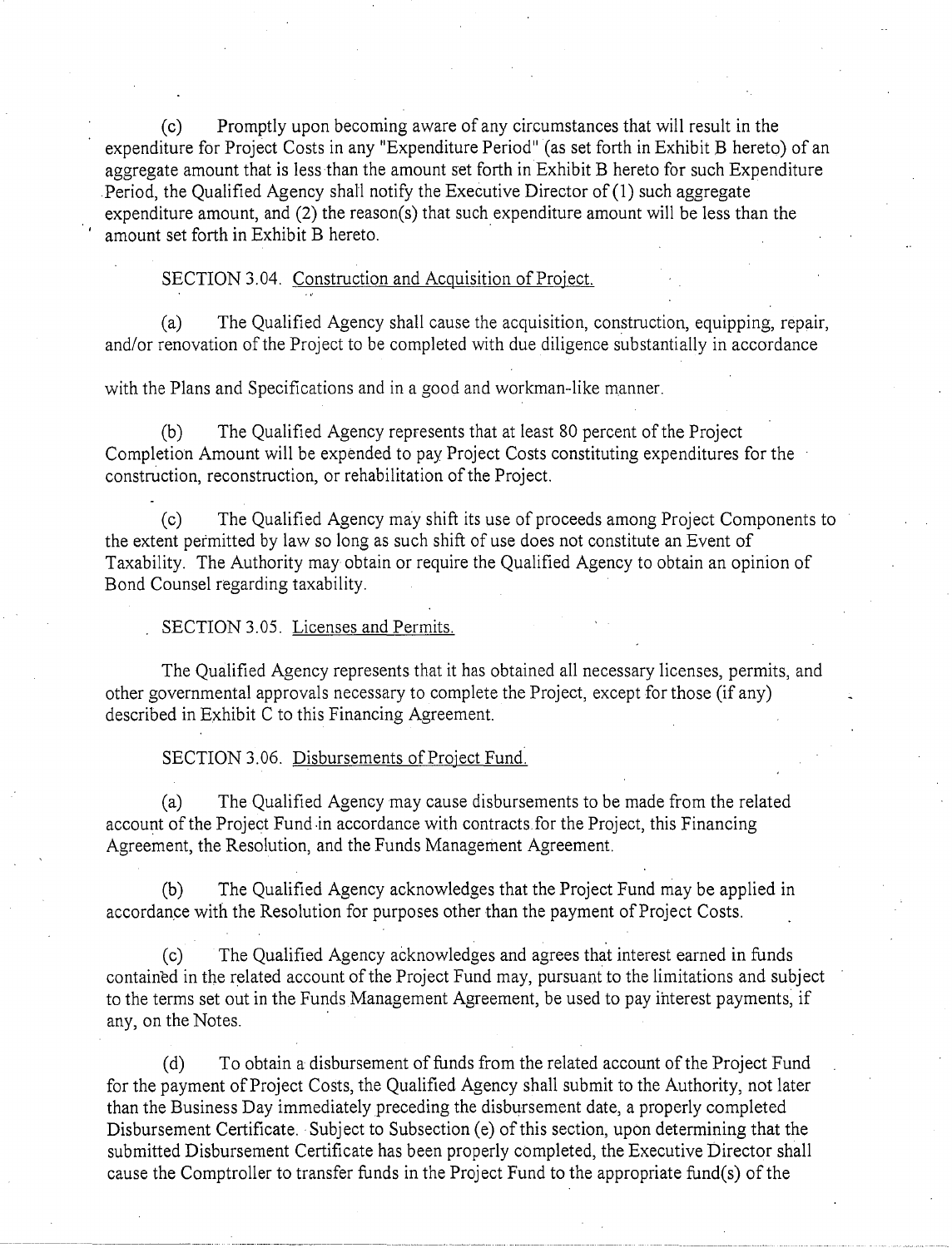Qualified Agency in the amount(s) set forth in the Disbursement Certificate. The Qualified Agency shall apply the funds so transferred to the payment of Project Costs.

(e) Disbursements from the related account ofthe Project Fund for the payment of Project Costs shall not exceed, in the aggregate, the Project Completion Amount without the prior approval of the Executive Director (which approval shall be based on availability of funds and legal authorization).

. (f) Before a disbursement from the related account of the Project Fund may be made with respect to any Project Component in excess of the estimated cost of such component shown on Exhibit A of this Financing Agreement, the Qualified Agency shall give notice to the Executive Director identifying such Project Component and stating the amount of such excess.

 $(g)$  In the event that the Authority determines that the Qualified Agency has breached any material representation, warranty, or agreement in this Financing Agreement, the Authority, in its discretion, may suspend further disbursement of the related account of the Project Fund if, in the opinion ofthe Texas Attorney General (1) such suspension is lawful, and (2) such breach constitutes a breach of this Financing Agreement. Such suspension may commence not sooner than the 30th day after the date of delivery to an Authorized Agency Representative of notice of such suspension, and may continue until such breach is cured or is waived by the Executive Director. If such breach is not cured or waived within 90 days after the date such suspension commenced, the Authority may apply any remaining funds in the related account of the Project Fund allocated to the payment of Project Costs in the manner permitted by the Resolution and law.. .

(h) To the extent required by law, the Qualified Agency has submitted a master plan . for construction of its facilities and shall periodically revise the master plan in accordance with such law.

#### SECTION 3.07. Status Reports.

Not later than the 15<sup>th</sup> day of each month, through the month following the month in which the Project Completion Date occurs, the Qualified Agency shall prepare and deliver to the Executive Director a status report, containing the information set forth in Exhibit E to this Financing Agreement, covering the preceding calendar month. At other times (whether before or after the Project Completion Date), the Qualified Agency shall provide the Executive Director, upon request, with any information available to the Qualified Agency regarding the expenditure of funds disbursed to the Qualified Agency from the related account of the Project Funq or the condition or use of the Project.

SECTION 3.08. Inspection of Project.

The Authority and its authorized agents, at reasonable times before and after completion 'of the Project, may enter on and inspect the Project and examine any records ofthe Qualified Agency relating to the Project.

SECTION 3.09. Completion of Project.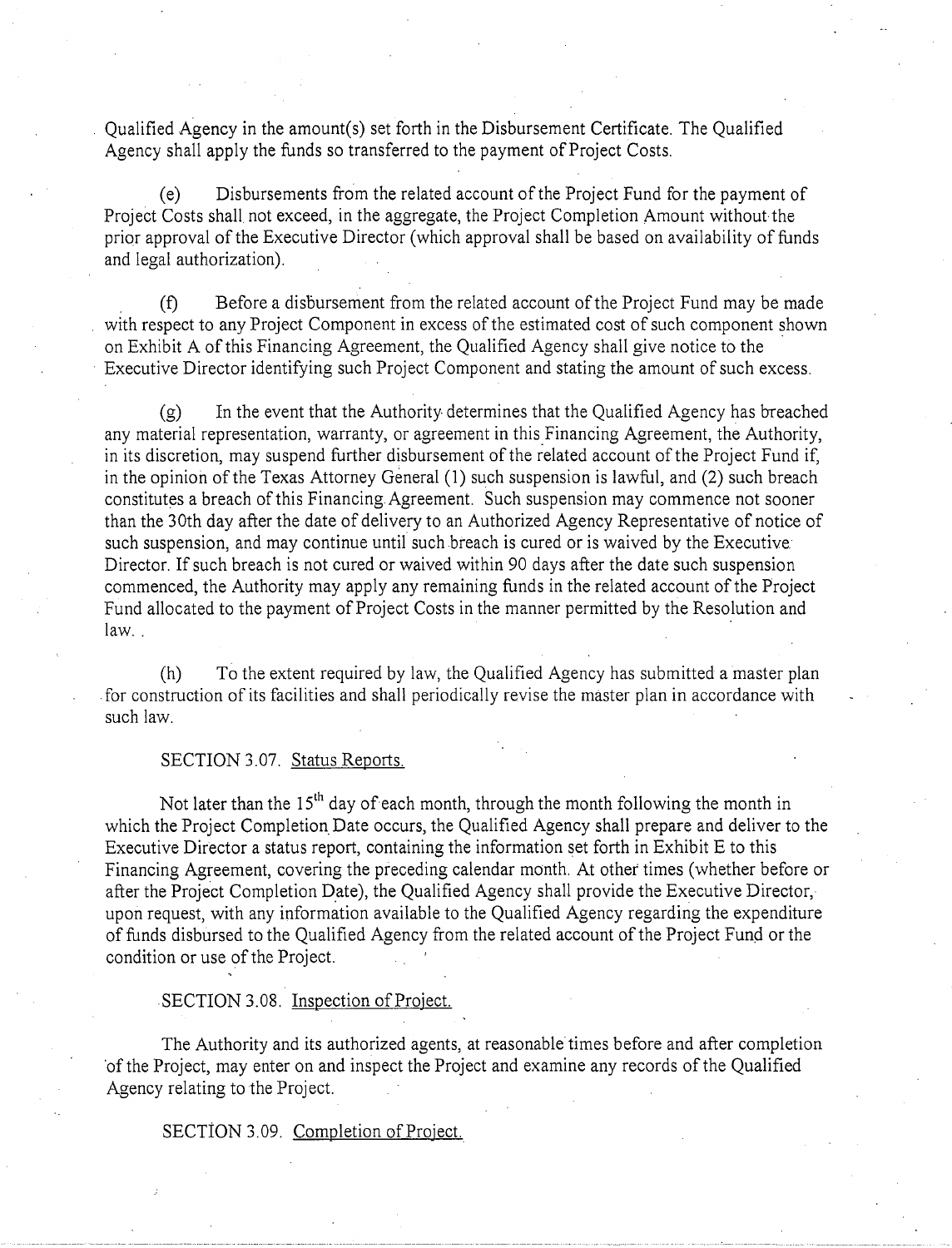Upon the completion of the Project (or when no further proceeds of the Notes are to be expended for Project Costs), the Qualified Agency shall deliver to the Executive Director a properly completed Project Completion Certificate.

#### SECTION 3.10. Use of Project.

(a) · The Qualified. Agency may use the Project for any lawful purpose so long as such

use does not constitute an Event of Taxability.

(b) The Qualified Agency shall not lease any part ofthe Project to, or permit any part of the Project to be operated or otherwise used by, an entity other than an agency or political subdivision of the State without the prior approval of the Executive Director. No agreement, whether formal or informal, purporting to authorize any such use of a Project (or part thereof) shall be effective unless and until it has been approved by the Executive Director. The Authority shall direct the Executive Director to approve any proposed arrangement for use of the Project (or a part thereof) by a nongovernmental entity upon obtaining an opinion ofBond Counsel to the effect that such arrangement will not constitute an Event of Taxability.

#### SECTION 3.11. Authority Not Responsible for Project.

(a) The Authority has no responsibility for the acquisition, construction, equipping, repair, or renovation of the Project or for the operation or maintenance of the Project, provided that a contract with an entity other than an agency or political subdivision of the state to manage or operate the Project (or a part thereof) constitutes the "use" of the Project, within the meaning of, and is subject to, SECTION 3.10 hereof

(b) If the Project Fund is insufficient for the payment of all of the Project Costs, the Authority is not responsible for the payment of any Project Costs that cannot be paid from the Project Fund.

#### SECTION 3.12. Necessity for Project.

The Qualified Agency represents to the Authority that, as of the Closing Date:

(1) the provision ofthe Project in accordance with the Project Completion Schedule is necessary in order for the Qualified Agency to effectively carry out its lawful duties and functions; and

(2) the Qualified Agency expects that it will use the Project for the purposes· for which it is designed for the entire useful economic life of the Project.

#### **ARTICLE IV**

#### **THE NOTES**

#### SECTION 4.01. Issuance of the Notes.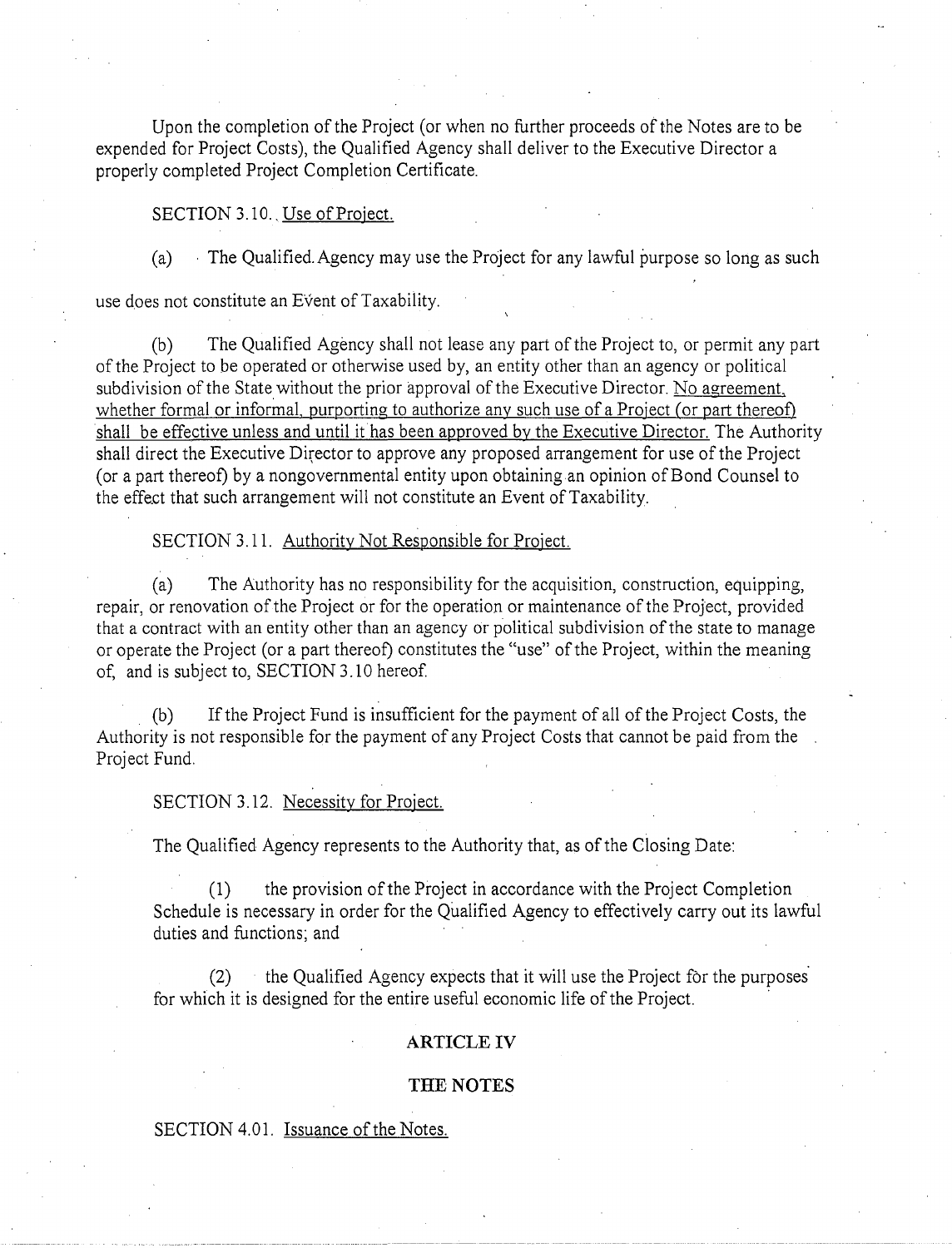The Authority shall use its best efforts to issue and sell the Notes from time to time in an amount that is sufficient for the Project Completion Amount to be made available in the Project Fund for the payment of the Project Costs.

#### SECTION 4.02. Cooperation by Qualified Agency.

The Qualified Agency shall take the action(s), enter into the agreement(s), provide the certification(s) contemplated by this Financing Agreement, and otherwise cooperate with the Authority and its agents, to·effect the lawful issuance and administration of the Notes under this Financing Agreement.

#### SECTION 4.03. Maintaining Tax-Exempt Status of the Notes.

(a) Not to Cause Interest to Become Taxable. The Qualified Agency shall not use, permit the use of, or omit to use Gross Proceeds or any other amounts in a manner which (or take or omit to take any other action which if taken or omitted, respectively), if made or omitted respectively, would cause interest on any Note to be includable in the gross income, as defined in section 61 of the Code, of the owner thereof for federal income tax purposes. The Qualified Agency shall adopt and comply with the provisions of such amendments hereof and supplements hereto as may, in the opinion of'nationally recognized bond counsel, be necessary to preserve or perfect such exclusion. Without limiting the generality of the foregoing, the Qualified Agency shall comply with each of the specific covenants in this Section 4. 03 at all times prior to the last maturity date of the Notes, whether by stated maturity or earliest redemption, unless and until the Qualified Agency shall have received a written opinion of nationally recognized bond counsel to the effect that failure to comply with such covenant will not adversely affect the excludability of interest on any Note from the gross income of the owner thereof for federal income tax purposes, and thereafter such covenant shall no longer be binding upon the Qualified Agency to the extent described in such opinion, anything in any other part, provision or subsection of this Section 4.03 to the contrary notwithstanding.

(b) No Private Use or Payments. At all times prior to the last maturity date of the Notes, whether by stated maturity or earlier redemption, the Qualified Agency shall neither

(1) use nor permit the use of Gross Proceeds (or any property acquired, constructed, or improved with.Gross Proceeds) in any trade or business carried on by any Person (or in any activity of any Person other than a natural person) other than a state or local government, nor

(2) directly or indirectly impose or accept any charge or other payment for use of Gross Proceeds (or use of any property acquired, constructed, or improved with Gross Proceeds) in any trade or business carried on by any Person (or in any activity of any Person other than a natural person) other than a state or local government,

unless either (i) such use is merely as a member (and, except possibly for the amount of use and any corresponding rate adjustment, is extended by the Qualified Agency on the same terms as to all other members) of the general public or (ii) such charge or payment consists of taxes of general application within the Qualified Agency or interest earned on temporary Investments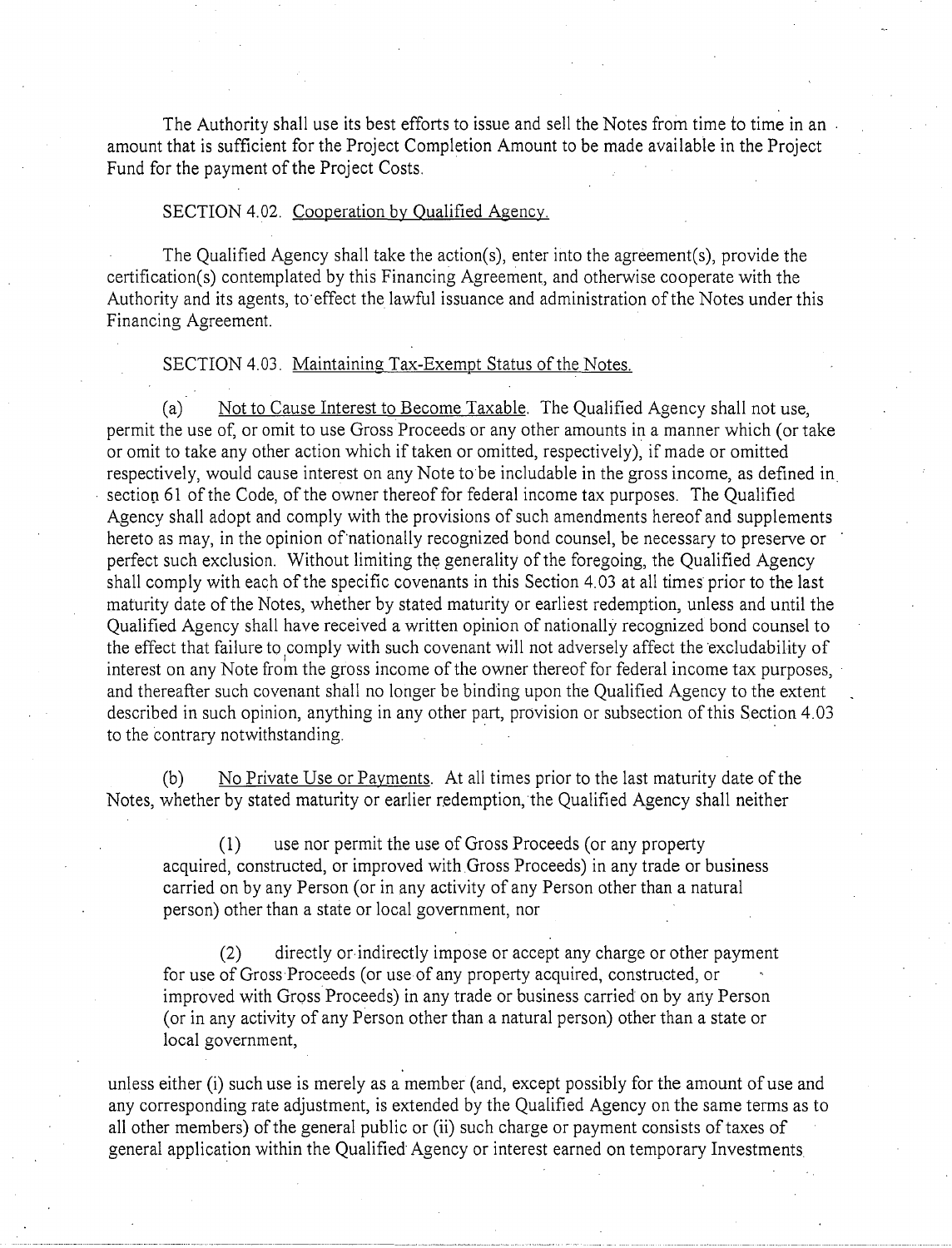acquired with Gross Proceeds pending application of such Gross Proceeds for their intended purposes. For purposes of this Paragraph (b), property is considered to be "used" by a Person if:

(A) Sale or Lease: it is sold or otherwise disposed of, or leased,

to such Person;

(B) Management Contract: it is operated, managed, or otherwise physically employed, utilized, or consumed by such Person, excluding operation or management pursuant to an agreement which meets the conditions described in Internal Revenue Service Regulations 1.141-0 et. seq.

(C) Capacity, Output or Service Commitment: capacity in or output or service from such property is reserved or committed to such Person under a take-or-pay, output, incentive payment, or similar contract or arrangement;

(D) Preferential Service: such property is used to provide service to (or such service is committed to or reserved for) such Person on a basis or terms which (except possibly for the amount ofuse and any corresponding rate adjustment) are different from the basis or terms on which such service is provided (or committed or reserved) to members of the public generally;

(E) Developer: such Person is a developer and a significant amount of property acquired, constructed, or improved with proceeds from the sale of a series of bonds of which the Notes are a part serves only a limited area substantially all of which is owned by such Person, or a limited group of developers, unless such area is developed and sold to (and occupied by) members of the general public with reasonable speed; or

(F) Other Incidents of Ownership: substantial burdens and benefits of ownership of such property are otherwise effectively transferred to such Person.

but the temporary investment of Gross Proceeds or proceeds of bonds of any series of which the Notes are a part pending application for their intended purposes shall not constitute ''use'' of ··Gross Proceeds or such proceeds. ·

(c) No Private Loan. The Qualified Agency shall not use Gross Proceeds to make or finance loans to any Person other than a state or local government, excluding loans consisting of temporary investments of Gross Proceeds pending application of such Gross Proceeds for their intended purposes. For purposes of this Paragraph (c), Gross Proceeds are considered to be "loaned" to a Person if (i) property acquired, constructed, or improved with Gross Proceeds or with proceeds from the sale of bonds of the series of which a Note is a part is sold or leased to such Person in a transaction which creates a debt for federal income tax purposes, (ii) capacity in or service from such property is committed to such Person under a take-or-pay, output, or similar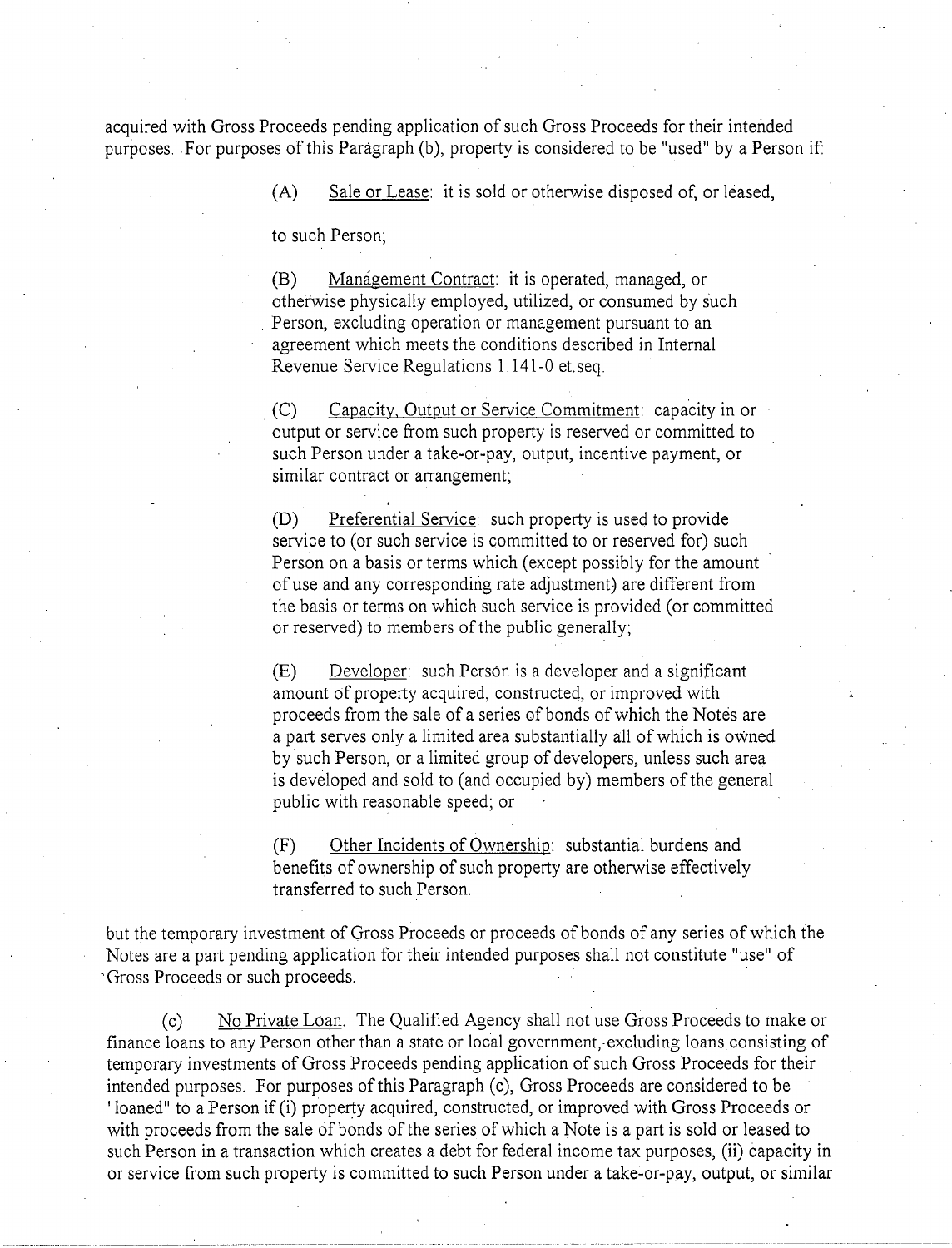contract or arrangement, or (iii) indirect benefits, or burdens and benefits of ownership, of Gross Proceeds or such property are otherwise transferred to such Person in a transaction which is the

economic equivalent of a loan.

(d) Promptly upon request, the Qualified Agency shall provide the Executive Director with any information available to the Qualified Agency relating to the expenditure of the proceeds of the Notes by or bn behalf of the Qualified Agency or the use of the Project that could have an adverse effect on the tax-exempt status of the Notes.

(e) The Qualified Agency shall timely take such lawful action as requested by the Executive Director to avoid, remedy, or mitigate the effect of an Event of Taxability.

(f) Notwithstanding anything set forth in this Section 4.03, any use, directly or indirectly, including use resulting from any sales agreement, lease agreement, operating agreement or other agreement by an entity other than an agency or political subdivision of the State, shall require, in accordance with Section 3.10 of this Financing Agreement the prior written approval of the Executive Director, as contemplated by such Section 3.10 of this Financing Agreement.

#### SECTION 4.04. Arbitrage Rebate.

(a) The Qualified Agency shall timely take such lawful action as requested by the Executive Director to avoid or mitigate the obligation to make payments to the United States government under section 148(f) of the Code, unless an Authorized Agency Representative certifies to the Authority that the requested action is not practicable.

(b) Ifthe Qualified Agency fails to cause Note proceeds to be expended within the time periods set forth in the Project Completion Schedule, the Executive Director may inquire as to the nature of such failure and the extent to which it is expected to continue.

(c) The Qualified Agency shall use its best efforts to expend all funds necessary to complete its Project within the two-year expenditure period set forth in section  $148(f)(4)(C)$  of the Code as follows: (i) 10 percent of the funds within the 6-month period beginning on the date the Notes are issued; (ii) 45 percent of the funds within the 1-year period beginning on such date; (iii) 75 percent of such funds within the IS-month period beginning of such date; and (iv) 100 percent of such funds within the 2-year period beginning on such date. If a portion of the Project Completion Amount will remain unexpended as of the close of the two-year period beginning with the Closing Date (or such other period as specified by the Executive Director), the Qualified Agency, not later than the close of such period, shall notify the Executive Director of the amount of such unexpended funds and the purpose( s) for which such funds are being retained in the Project Fund after such period.

SECTION 4.05. Disclosure Documents.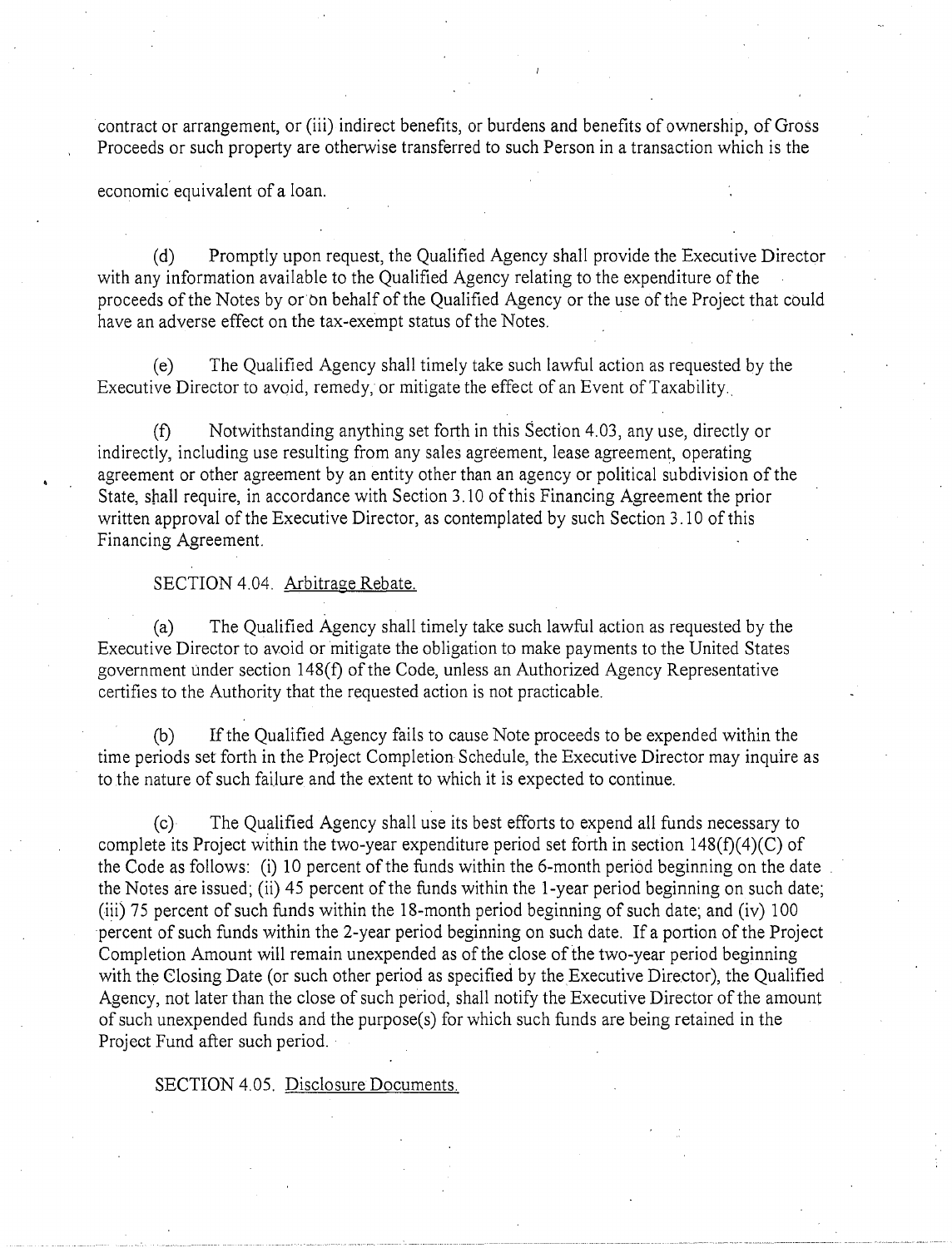(a) The Qualified Agency shall provide the Authority, promptly upon request, with available information relating to the Qualified Agency or the Project that the Executive Director determines appropriate for inclusion in the Disclosure Documents. The Qualified Agency authorizes the Authority to include any such information in the Disclosure Documents.

(b) The Qualified Agency shall provide the Authority with certification of an Authorized Agency Representative to the effect that the information contained in the Disclosure Documents provided by the Qualified Agency is accurate and does not omit any information necessary to make the information provided not misleading.

(c) The Qualified Agency authorizes the Authority and any offeree or purchaser of the Notes to rely on the information and certifications provided by the Qualified Agency under this section. The Notes will not be issued unless the information and certifications requested under this section have been provided by the Qualified Agency.

#### **ARTICLE V**

#### **PARTICULAR AGREEMENTS**

#### SECTION 5.01. Recordkeeping.

The Executive Director shall retain, as official records of the Authority, all Disbursement Certificates, the Project Completion Certificate, and all periodic Project status reports submitted by the Qualified Agency pursuant to this Financing Agreement.

#### SECTION 5.02. Indemnification of Qualified Agency.

The Qualified Agency represents that, subject to applicable law, it intends that each Facility Contract providing for payment of goods or services exceeding \$25,000 will require indemnification of the Qualified Agency. The Qualified Agency will be provided with insurance, a surety bond, or other form of financial assurance, from a financially sound provider, that assures performance under such Facility Contract with respect to such indemnification, unless the Qualified Agency determines that such financial assurance is not necessary or is required in a reduced amount.

#### SECTION 5.03. Availability of Other Funding.

As of the Closing Date, the Qualified Agency represents that no funds (other than funds derived from note proceeds) have been appropriated to the Qualified Agency for the biennium in which the Notes ate issued for application to the payment of Project Costs that are to be paid with the proceeds of the Notes. It is understood and agreed, however, that the Qualified Agency may apply funds other than bond proceeds for payment of Project Costs in compliance with applicable law..

#### SECTION 5.04. Real Property.

The Qualified Agency represents that, subject to applicable law, it does not intend to acquire real property at a purchase price in excess of \$25,000 unless:

---------·-···· ----~------·----·---···----------· ............ \_\_\_\_ ~-------- -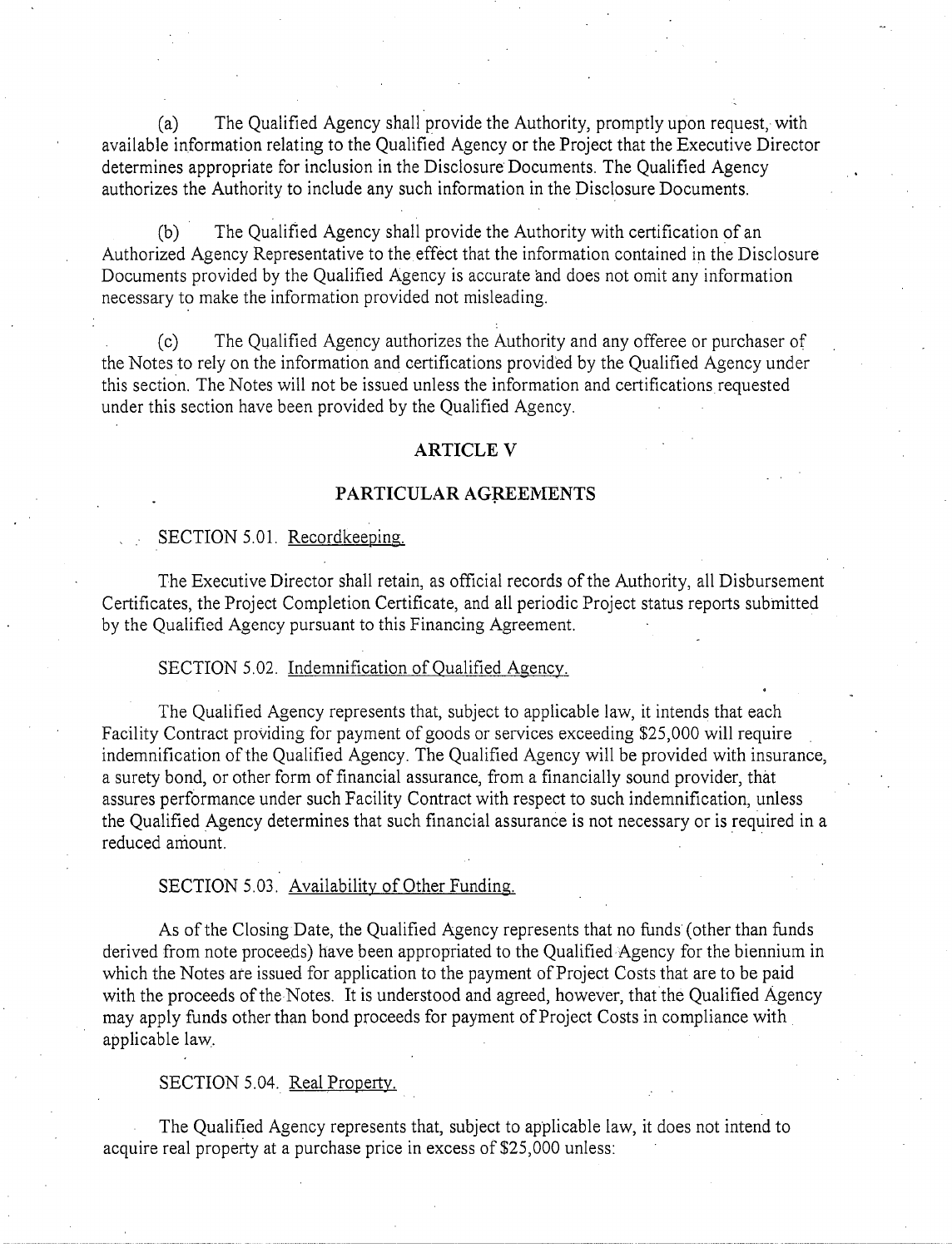(1) such property is suitable for the Qualified Agency's intended use and has no defect or condition (including, without limitation, pollution or hazardous waste defects) that would jeopardize such use; or

(2) the Qualified Agency determines that, notwithstanding such nonsuitability, defect, or condition (as applicable), such acquisition is appropriate.

#### SECTION 5.05. Title Insurance.

The Qualified Agency represents that, subject to applicable law, it does not intend to acquire any real property at a purchase price in excess of \$25,000 unless:

(1) the Qualified Agency's title to such property is insured by title insurance in an amount not less than the purchase price paid by the Qualified Agency, subject to standard printed exceptions, with only those changes thereto normally required by a prudent purchaser; or

\_ (2) the Qualified Agency determines that the acquisition of such real property without such title insurance is appropriate.

#### SECTION 5.06. Project Design.

The Qualified Agency represents that the Project has been (or will be) designed to satisfy all of the purposes that the Qualified Agency intends the Project to serve, and that the Qualified Agency has used (or will use) all reasonable efforts to design the Project so that the Project will be provided, and can be operated; at such reasonable cost as is consistent with applicable legal requirements and the sound business judgment of the Qualified Agency.

#### **ARTICLE VI**

#### **MISCELLANEOUS PROVISIONS**

#### SECTION 6.01. Term of Agreement.

This Financing Agreement shall take effect upon its delivery by the parties hereto and shall remain in effect until the Notes have been fully paid or until no more periodic status reports are required from the Qualified Agency under this Financing Agreement, whichever is the later to occur.

SECTION 6.02. Amendment.

The Authority and the Qualified Agency; by mutual agreement, may amend this. Financing Agreement if, before the amendment takes effect:

(1) the Qualified Agency obtains an opinion of its legal counsel to the effect that such amendment is permitted under the Agency Act and other law governing. the Qualified Agency; and

 $(2)$  either of the following requirements is satisfied: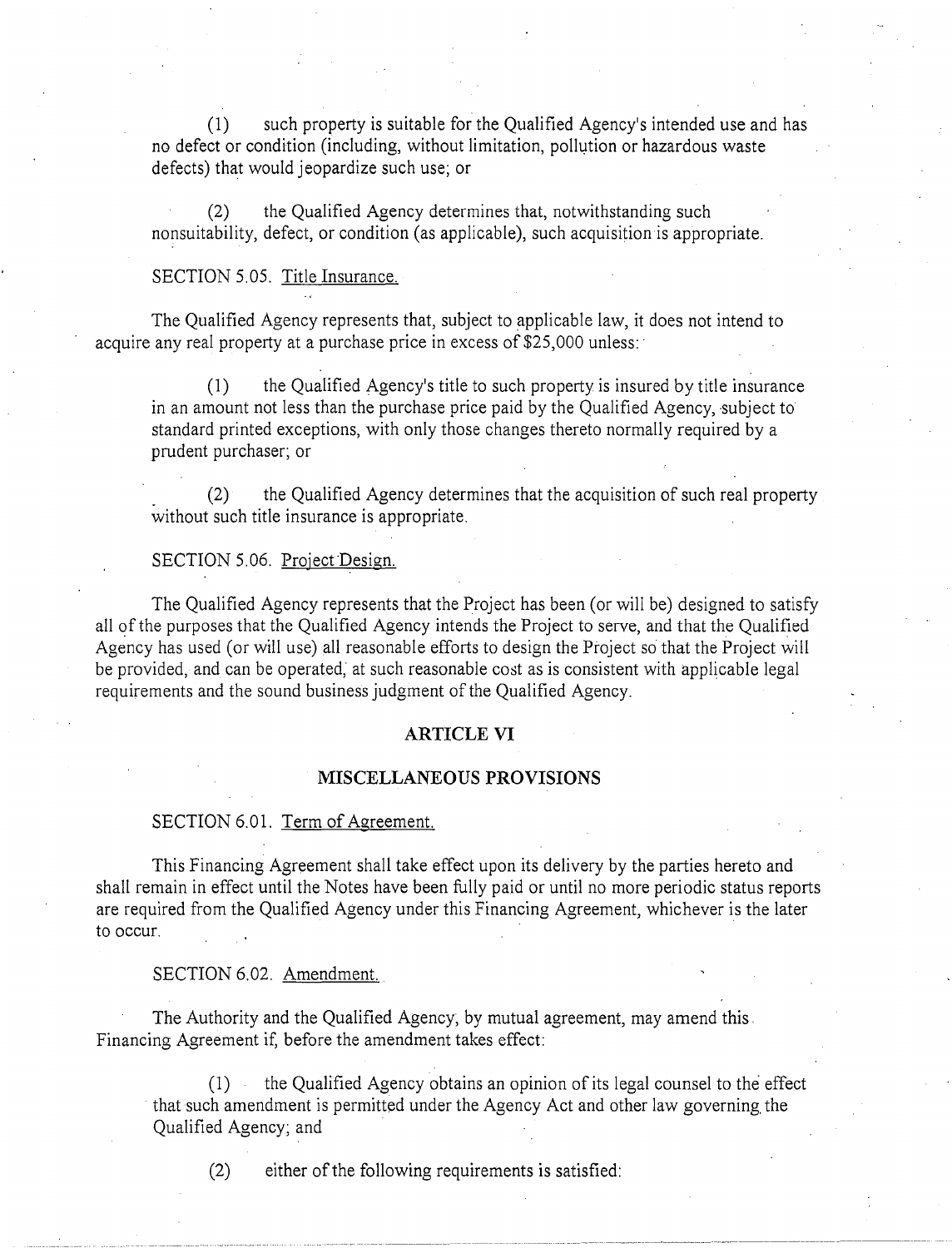(A) the Authority obtains an opinion of Bond Counsel to the effect that such amendment will not constitute an Event of Taxability, violate the Authorizing Law or the Resolution, or adversely affect the rights of the owners of the Notes thereunder, or

(B) the owners of at least a majority in aggregate principal amount of the outstanding Notes affected by such amendment consent thereto.

#### SECTION 6.03. Notices and Other Communications.

(a) Notices, certificates, approvals, and other communications under this Financing Agreement shall be in writing and delivered by United States mail, postage paid, by telex, telegram, or other electronic transmission, or by express or personal delivery, addressed as follows:

(1) if to the Qualified Agency:

Department of Aging and Disability Services 701 W. 51st Street Austin, Texas, 78714

Attention: Chief Financial Officer

(2) if to the Authority:

Texas Public Finance Authority 300 West 15th Street Suite 411 Austin, Texas· 78701

Attention: Executive Director

(3) if to the Comptroller of Public Accounts:

Comptroller of Public Accounts - Treasury Operations P.O. Box 12608 Capitol Station Austin, Texas 78711

Attention: Director, Cash Management Division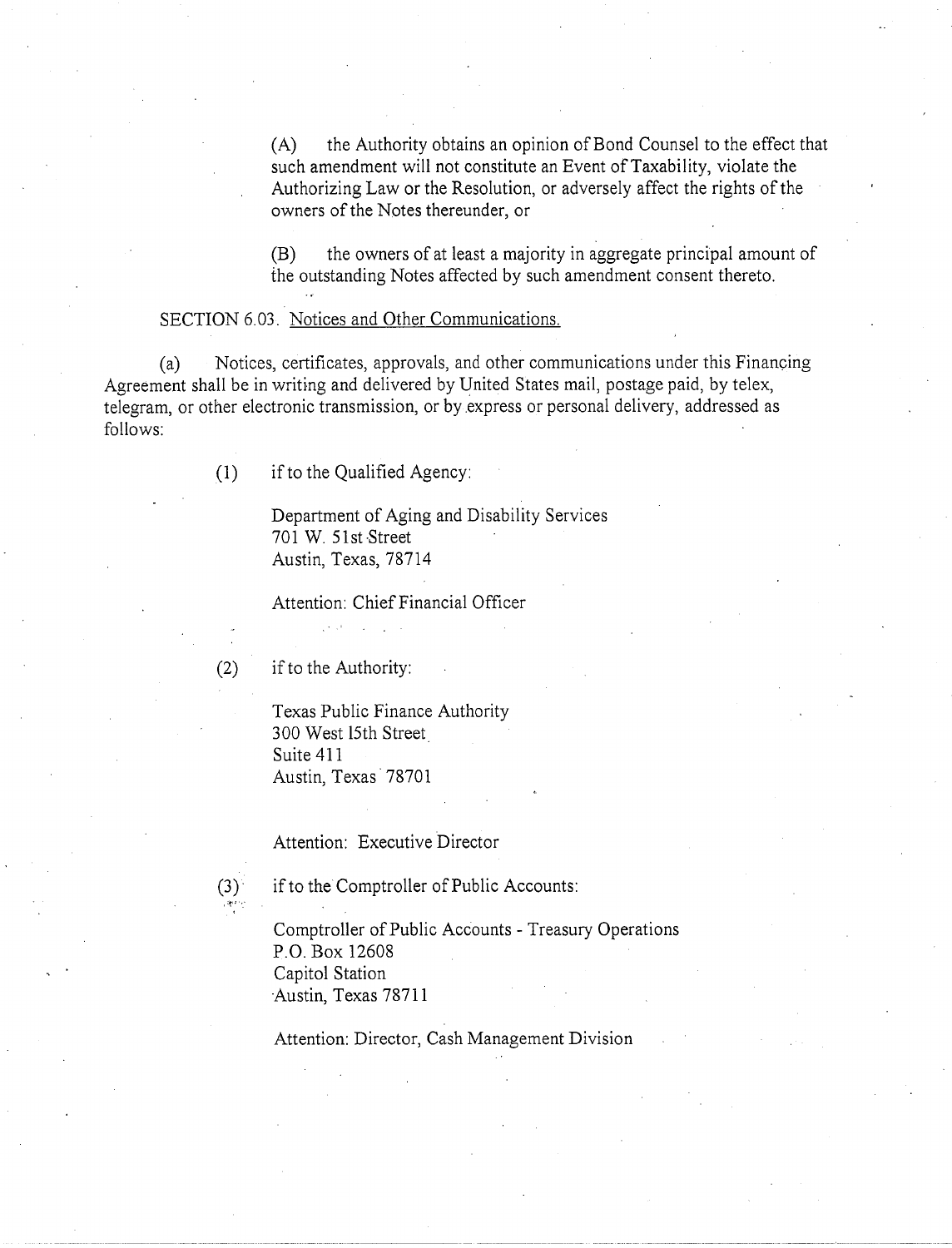(b) Any such party may designate any additional or different address to which communications under this Financing Agreement shall be delivered by giving at least five days' advance notice thereof to the affected party.

(c) Any communication delivered by mail in compliance with this section is deemed to have been delivered as of the date of deposit in the mail.

(d) A provision ofthis Financing Agreement that provides for a different method of giving notice or otherwise conflicts with this section supersedes this section to the extent of the conflict.

#### SECTION 6.04. Exclusive Benefit.

This Financing Agreement shall inure to the exclusive benefit of and be binding on the Authority, the Qualified  $\mathcal{A}_{\text{gency}}$ , and their respective successors.

#### SECTION 6.05. Severability.

If any part of this Financing Agreement is ruled unenforceable by a court of competent jurisdiction, this Financing Agreement shall remain operable to the fullest extent possible under the application of such ruling.

SECTION 6.06. Conflict with Memorandum.

In the event of a conflict between this Financing Agreement and the Memorandum, this Financing Agreement shall supersede the Memorandum to the extent of the conflict.

#### SECTION 6.07. Counterparts.

This Financing Agreement may be executed in multiple counterparts, each of which shall be an original and all of which shall constitute one and the same document.

SECTION 6.08. Governing Law.

**This Financing Agreement shall be governed by and construed in accordance with the law of the State of Texas.**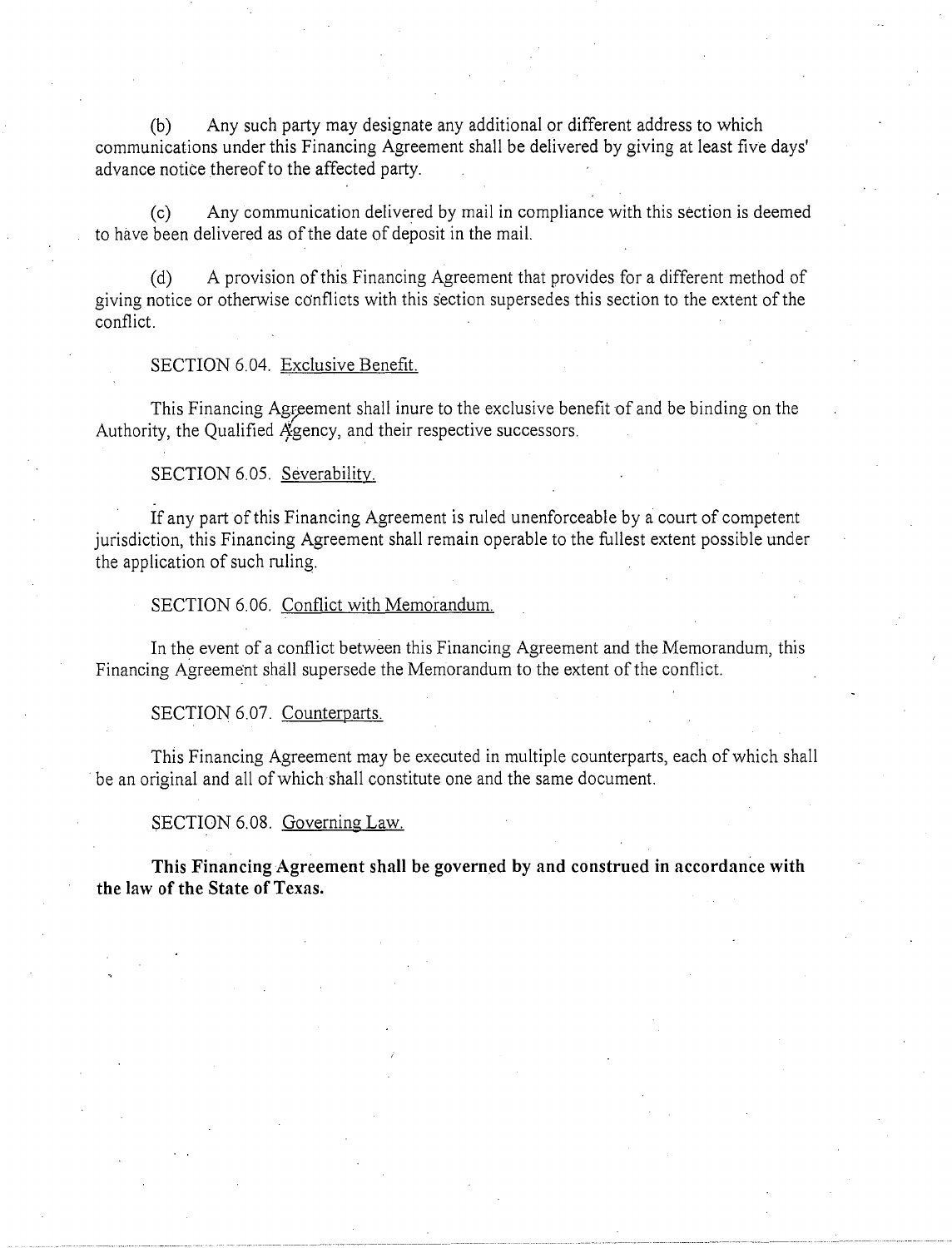IN WITNESS WHEREOF, the parties have caused this Financing Agreement to be executed by their respective duly authorized officers as of the date first above written.

TEXAS PUBLIC FINANCE AUTHORITY

Byri~~~~ Kimberly K. E wards

-·-··-··----------------~- -- ~------------ --- ~-------·-----

Executive Director

TEXAS DEPARTMENT OF AGING AND DISABILITY SERVICES

By: a⊮lor! ef Financial Officer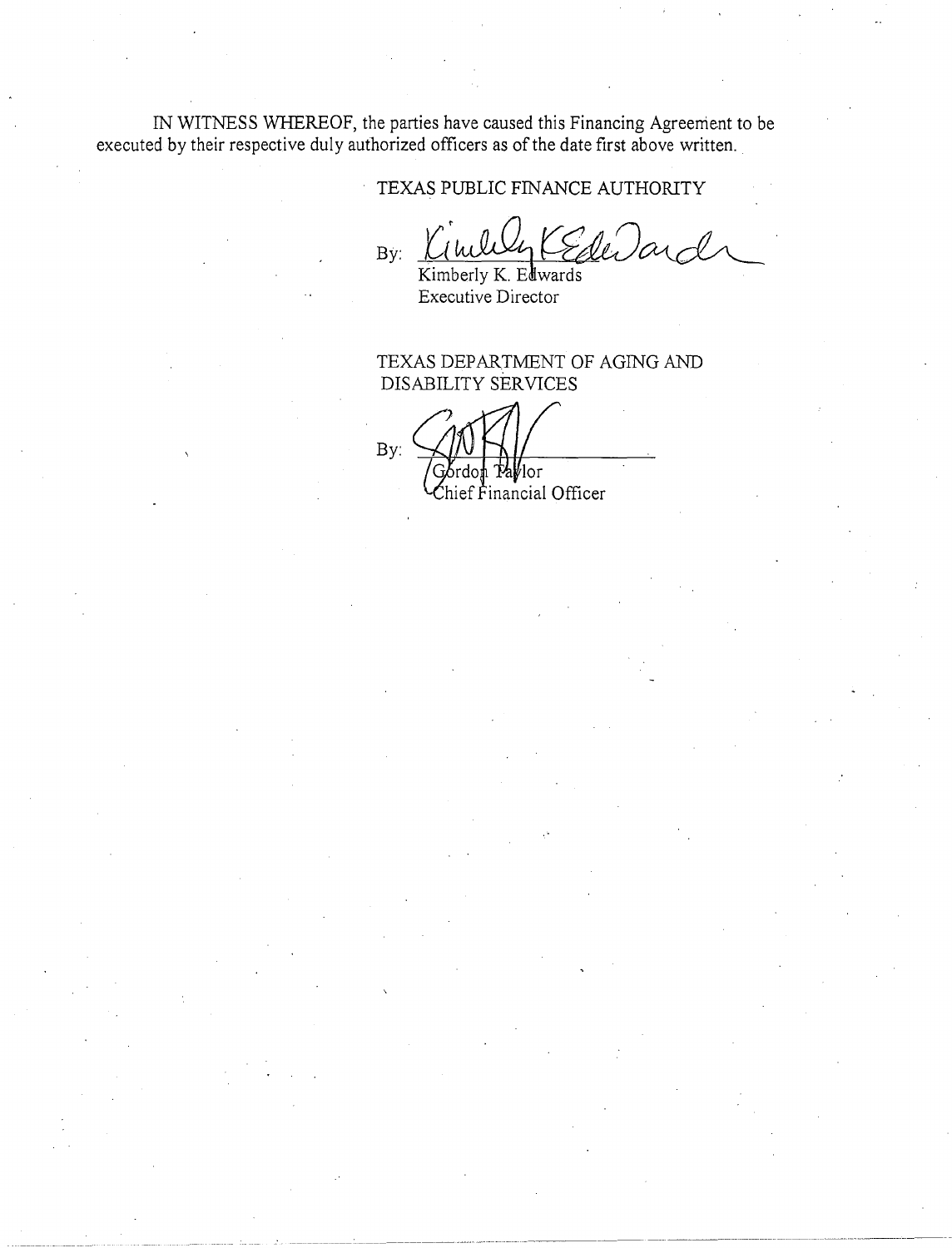### EXHIBIT A TO THE FINANCING AGREEMENT

# PROJECT DESCRIPTION  $^{\circ}$

| PROJECT COMPONENT                           | <b>ESTIMATED</b><br>COST | <b>ESTIMATED</b><br><b>USEFUL LIFE</b> |
|---------------------------------------------|--------------------------|----------------------------------------|
| <b>Abilene State School</b>                 |                          |                                        |
| HVAC Replacements & LSC Improvements -      |                          |                                        |
| Client Res. Bldgs.                          | \$1,506,626              | 20 Years                               |
| Roof Repair/Replacement - Multiple Bldgs.   | \$1,405,515              | 20 Years                               |
| <b>Austin State School</b>                  |                          |                                        |
| Electrical Transformer Replacements         | \$448,363                | 30 Years                               |
| HVAC Replacements & LSC Improvements -      |                          |                                        |
| Multiple Bldgs.                             | \$965,072                | 20 Years                               |
| Roof Repair/Replacement -Multiple Bldgs.    | \$1,412,659              | 20 Years                               |
| <b>Brenham State School</b>                 |                          |                                        |
| Repair Windows & Replace Freezer Vault -    |                          |                                        |
| Multiple Bldgs.                             | \$1,064,428              | 30 Years                               |
| Roof Repair/Replacement - Multiple Bldgs.   | \$100,598                | 20 Years                               |
| <b>Corpus Christi State School</b>          |                          |                                        |
| Boiler & Plumbing Replacement - Multiple    |                          |                                        |
| Bldgs.                                      | \$546,874                | 30 Years                               |
| Roof Repair/Replacement -Multiple Bldgs.    | \$151,701                | 20 Years                               |
| <b>Denton State School</b>                  |                          |                                        |
| Fire Alarm Replacement - Client Res. Bldgs. | \$1,343,645              | 20 Years                               |
| Roof Repair/Replacement - Multiple Bldgs.   | \$1,019,863              | 20 Years                               |
| <b>El Paso State Center</b>                 |                          |                                        |
| HVAC Replacements & Bathroom                |                          |                                        |
| Renovations - Multiple Bldgs.               | \$894,157                | 20 Years                               |
| Roof Repair/Replacement - Multiple Bldgs.   | \$227,413                | 20 Years                               |
| <b>Lufkin State School</b>                  |                          |                                        |
| Fire Sprinkler & Other LSC Improvements -   |                          |                                        |
| Client Res. Bldgs.                          | \$1,151,919              | 30 Years                               |
| HVAC Replacement - Multiple Bldgs.          | \$320,867                | 20 Years                               |
| Roof Repair/Replacement - Multiple Bldgs.   | \$488,125                | 20 Years                               |
| <b>Lubbock State School</b>                 |                          |                                        |
| Fire Sprinkler & Other LSC Improvements -   |                          |                                        |
| Client Res. Bldgs.                          | \$562,050                | 30 Years                               |
| Roof Repair/Replacement - Multiple Bldgs.   | \$1,501,098              | 20 Years                               |
| <b>Mexia State School</b>                   |                          |                                        |
| Fire Sprinkler & Other LSC Improvements -   |                          |                                        |
| Client Res. Bldgs.                          | \$2,406,884              | 30 Years                               |
| Roof Repair/Replacement - Multiple Bldgs.   | \$1,783,640              | 20 Years                               |

---------------------- ------~--~-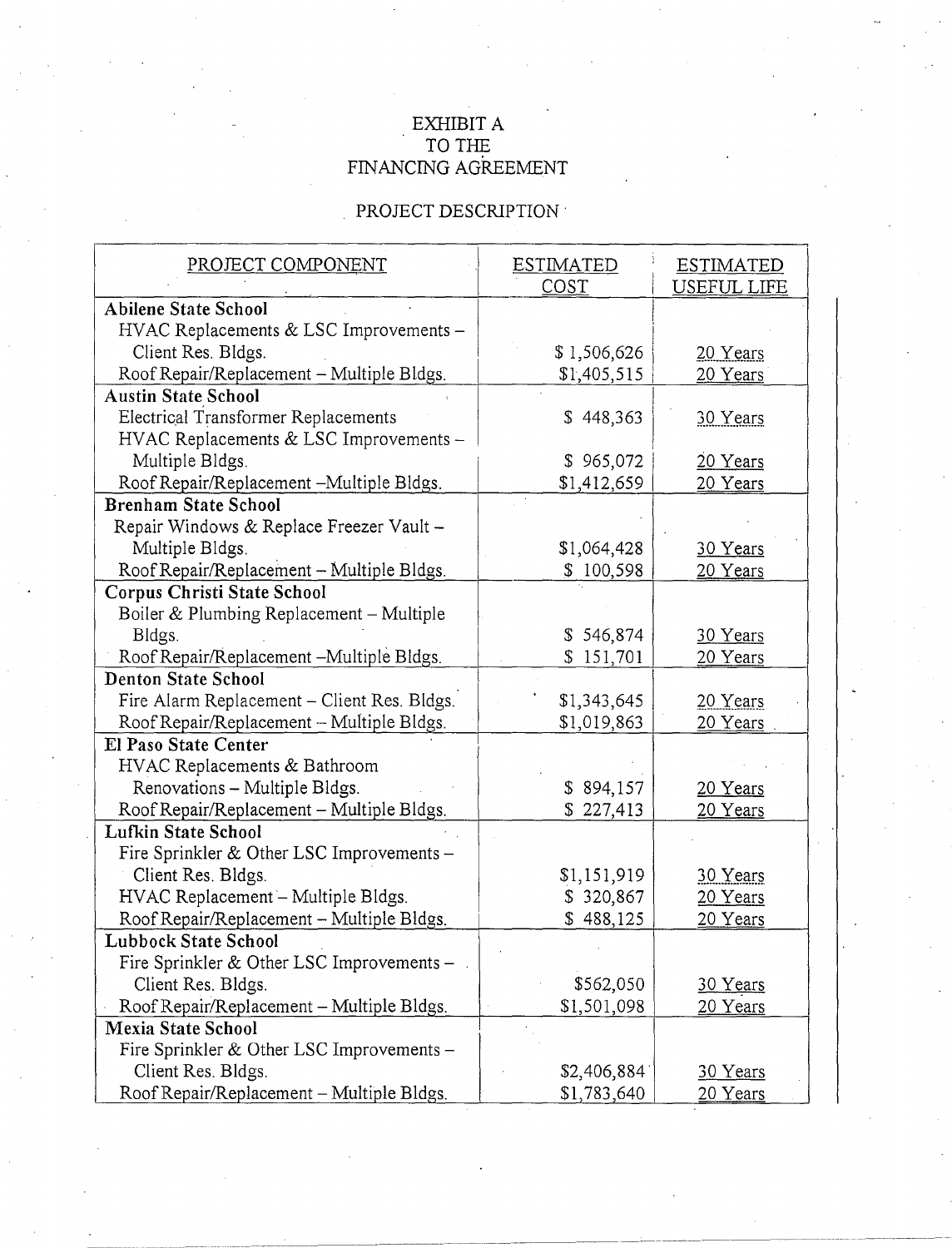| <b>Richmond State School</b>              |              |          |
|-------------------------------------------|--------------|----------|
| Water Main Pressurization System          | \$382,125    | 30 Years |
| HVAC Replacements - Bldgs. 526 & 527      | \$984,686    | 20 Years |
| Roof Repair/Replacement - Multiple Bldgs. | \$1,445,442  | 20 Years |
| <b>San Antonio State School</b>           |              |          |
| Hot Water System Repair/Replacement -     |              |          |
| Multiple Bldgs.                           | \$618,788    | 30 Years |
| Exterior Window Repair/Replacement -      |              |          |
| Client Res. Bldgs.                        | \$177,058    | 30 Years |
| Emergency Generator Replacement -         |              |          |
| Client Res. Bldgs.                        | 80,000<br>\$ | 20 Years |
| Roof Repair/Replacement – Multiple Bldgs. | 74,764<br>S  | 20 Years |
| San Angelo State School                   |              |          |
| Water Pumps, Tanks & Main Replacement     | \$1,423,952  | 30 Years |
| Exterior Window Repair/Replacement -      |              |          |
| Client Res. Bldgs.                        | \$392,907    | 30 Years |
| Roof Repair/Replacement - Multiple Bldgs. | \$1,204,781  | 20 Years |
| <b>Project Completion Amount</b>          | \$26,086,000 |          |

 $\label{eq:2.1} \frac{\partial \mathcal{L}_{\mathcal{A}}}{\partial \mathcal{L}_{\mathcal{A}}}\left(\frac{\partial \mathcal{L}_{\mathcal{A}}}{\partial \mathcal{L}_{\mathcal{A}}}\right) = \frac{1}{2} \sum_{i=1}^{N} \frac{\partial \mathcal{L}_{\mathcal{A}}}{\partial \mathcal{L}_{\mathcal{A}}}\left(\frac{\partial \mathcal{L}_{\mathcal{A}}}{\partial \mathcal{L}_{\mathcal{A}}}\right)$ 

 $\label{eq:2.1} \frac{1}{\sqrt{2}}\sum_{i=1}^n\frac{1}{\sqrt{2}}\sum_{i=1}^n\frac{1}{\sqrt{2}}\sum_{i=1}^n\frac{1}{\sqrt{2}}\sum_{i=1}^n\frac{1}{\sqrt{2}}\sum_{i=1}^n\frac{1}{\sqrt{2}}\sum_{i=1}^n\frac{1}{\sqrt{2}}\sum_{i=1}^n\frac{1}{\sqrt{2}}\sum_{i=1}^n\frac{1}{\sqrt{2}}\sum_{i=1}^n\frac{1}{\sqrt{2}}\sum_{i=1}^n\frac{1}{\sqrt{2}}\sum_{i=1}^n\frac$ 

 $\label{eq:2.1} \frac{1}{\sqrt{2\pi}}\sum_{i=1}^n\frac{1}{\sqrt{2\pi}}\left(\frac{1}{\sqrt{2\pi}}\sum_{i=1}^n\frac{1}{\sqrt{2\pi}}\right)^2\frac{1}{\sqrt{2\pi}}\left(\frac{1}{\sqrt{2\pi}}\sum_{i=1}^n\frac{1}{\sqrt{2\pi}}\right)^2.$ 

 $\label{eq:2.1} \frac{d\mathbf{q}}{dt} = \frac{1}{2} \mathbf{q} \mathbf{q}$ 

 $\label{eq:2.1} \mathcal{L}_{\mathcal{A}}(\mathcal{A}) = \mathcal{L}_{\mathcal{A}}(\mathcal{A}) \mathcal{L}_{\mathcal{A}}(\mathcal{A})$ 

 $\label{eq:2} \frac{1}{\sqrt{2}}\sum_{i=1}^n\frac{1}{\sqrt{2}}\sum_{j=1}^n\frac{1}{j!}\sum_{j=1}^n\frac{1}{j!}\sum_{j=1}^n\frac{1}{j!}\sum_{j=1}^n\frac{1}{j!}\sum_{j=1}^n\frac{1}{j!}\sum_{j=1}^n\frac{1}{j!}\sum_{j=1}^n\frac{1}{j!}\sum_{j=1}^n\frac{1}{j!}\sum_{j=1}^n\frac{1}{j!}\sum_{j=1}^n\frac{1}{j!}\sum_{j=1}^n\frac{1}{j!}\sum_{j=1}^$ 

 $\mathcal{O}(\frac{1}{2})$ 

 $\sim 10^{-1}$ 

ing pang

 $\mathcal{A}_{\mathcal{A}}$ 

-- ------------

 $\label{eq:2.1} \frac{1}{\sqrt{2}}\int_{0}^{\infty}\frac{1}{\sqrt{2\pi}}\left(\frac{1}{\sqrt{2\pi}}\right)^{2}d\mu_{\rm{eff}}\,d\mu_{\rm{eff}}$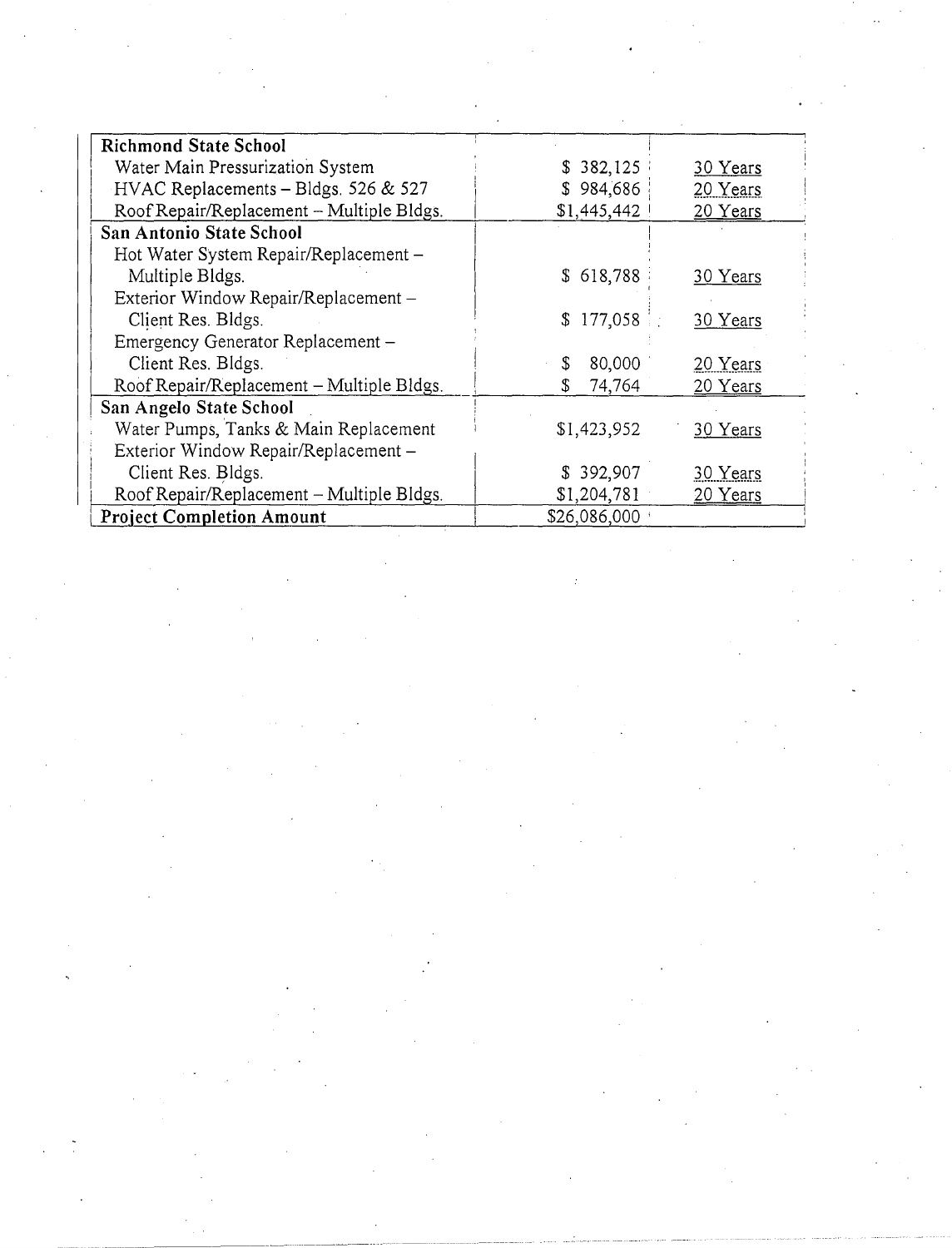## EXHIBIT **B** TO THE FINANCING AGREEMENT

### PROJECT COMPLETION SCHEDULE

| <b>EXPENDITURE</b><br>PERIOD | PROJECTED<br>PROJECT<br><b>EXPENDITURES</b><br><b>EACH PERIOD</b> |
|------------------------------|-------------------------------------------------------------------|
| January 2006-July 2006       | \$2,856,903                                                       |
| August 2006-January 2007     | \$6,696,195                                                       |
| February 2007-July 2007      | \$10,356,652                                                      |
| August 2007-January 2008     | \$3,806,699                                                       |
| February 2008-July 2008      | \$2,116,501                                                       |
| August 2008-September 2008   | \$253,050                                                         |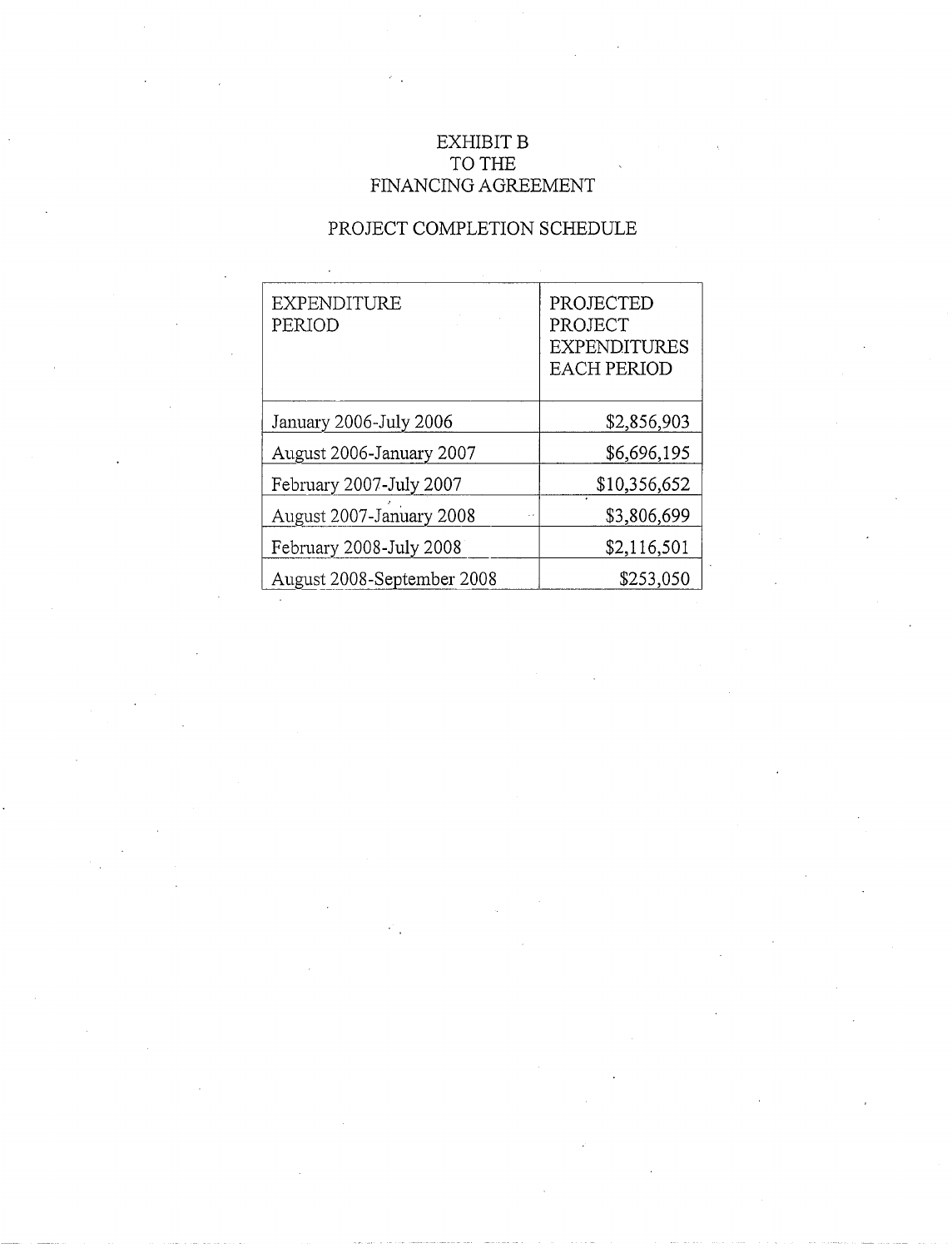### EXHIBITC to the Financing Agreement

### Governmental Project Approvals

As of the Closing Date, the following licenses, permits, and other governmental approvals necessary to complete the Project have not been obtained *[describe each such approval (e.g., utility easement), statingfor each* (J) *the identity of the Project facility (or facilities) for which such approval is required, (2) the primary requirements necessary to obtain such approval, and (3/ the date that such approval is expected to be obtained]:* 

None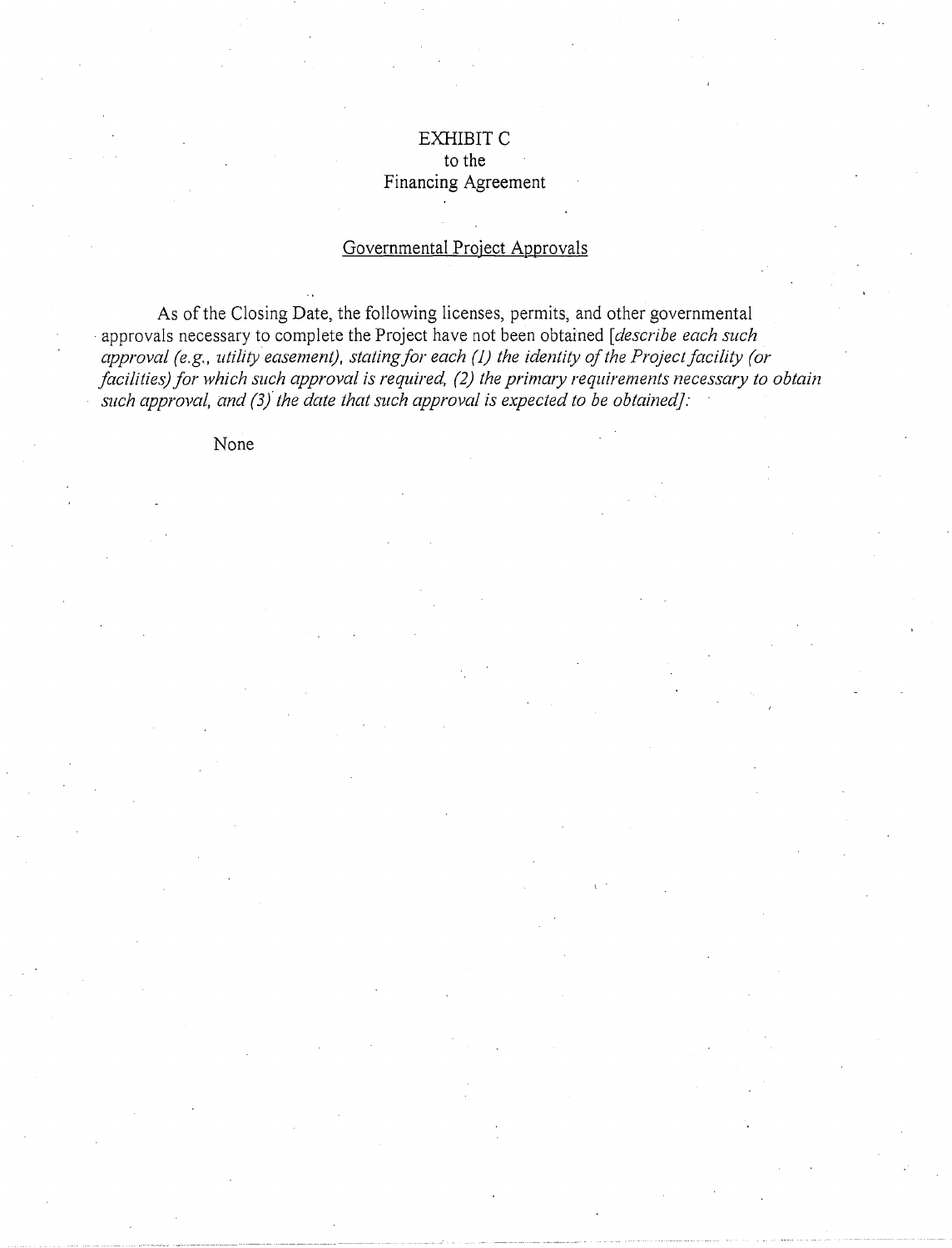### EXHIBITD to the Financing Agreement

#### Form of Disbursement Certificate

#### DISBURSEMENT CERTIFICATE

The undersigned hereby certifies, on behalf of the The undersigned hereby certifies, on behalf of the Theorem (the "Qualified") Agency"), as follows:

(a) The capitalized terms in this Certificate that are not herein defined shaii have the meanings defined in the Financing Agreement, dated as of , between the Qualified Agency and the Texas Public Finance Authority.

(b) The Qualified Agency (Agency No. completed a disbursement from the Project-Fund to pay Project Costs in the aggregate amount of \$ . The aggregate of all disbursements (including this disbursement) from the Project Fund requested by the Qualified<br>Agency to date is \$\_\_\_\_\_\_\_\_\_\_\_\_\_\_\_\_

(c) Except as previously disclosed in writing to the Executive Director, the Qualified Agency is not in breach of any representation, warranty, or agreement in the Financing Agreement.

(d) The Qualified Agency reasonably expects to submit payment vouchers, in the aggregate amount of the disbursements requested by this Certificate, for the payment of the Project Costs for which disbursement is requested, within days after the date of submission of this Certificate to the Authority.

(e) For each item ofProject Costs for which a disbursement of funds is requested, state the following information *[attach separate sheet if necessary*]:

|      |              | Program |         |         |                |               |
|------|--------------|---------|---------|---------|----------------|---------------|
|      | Amount of    | Fund    | Approp. | Cost    | Project        | Appropriation |
| Item | Disbursement | - No.   | No.     | Account | Identification | Year          |

IN WITNESS WHEREOF, the undersigned executes this Certificate on the date shown below.

 $\mathbf{B} \mathbf{y}$ :

Authorized Agency Representative

 $Date:$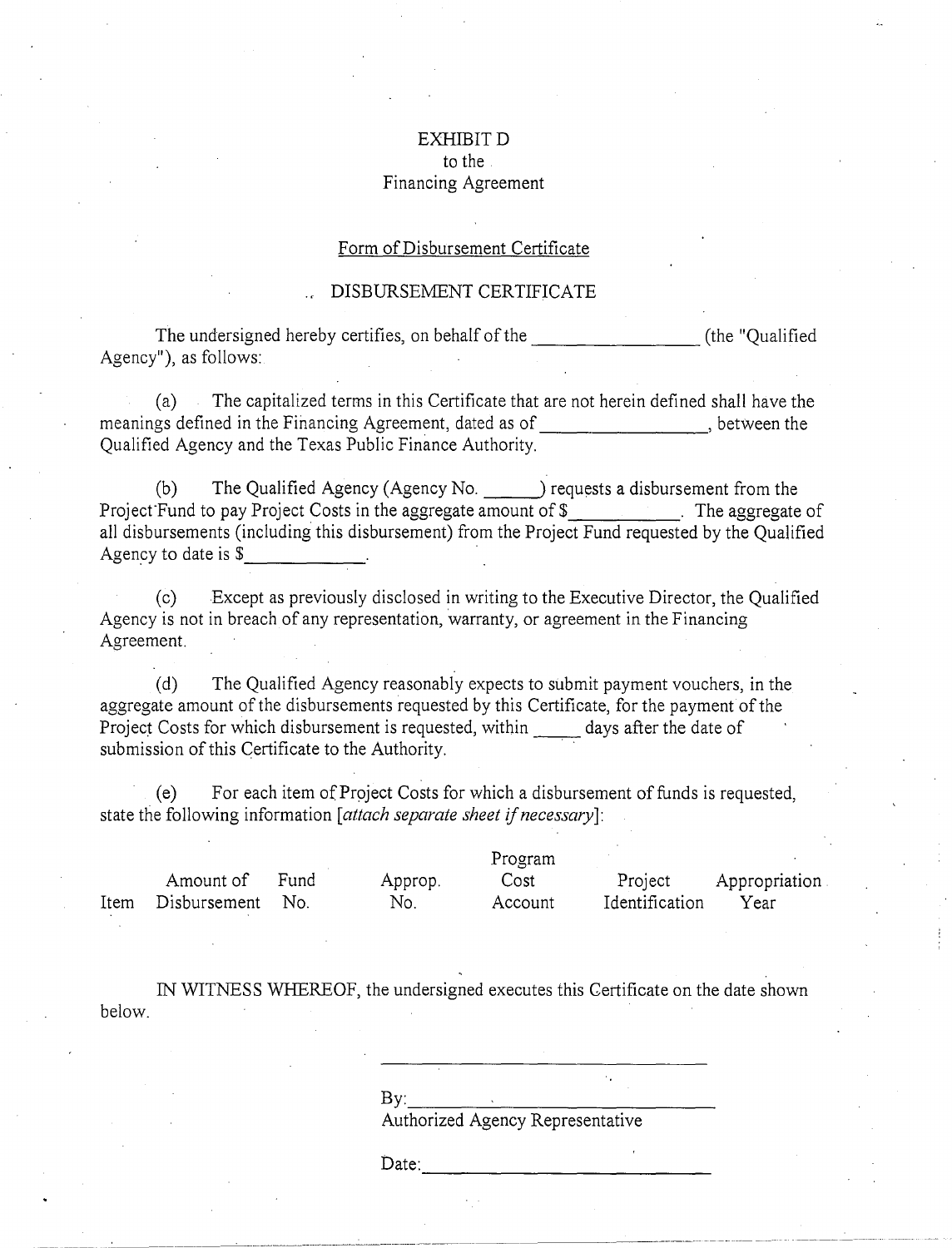### EXHIBIT E to the

# Financing Agreement

# Monthly Status Report Information

. The monthly status report prepared by the Qualified Agency pursuant to this Financing Agreement shall contain the following information with respect to the Project:

| (1)  | identity of the Project Components (name, ID no., etc.) and the original date on<br>which such Project Components were first financed hereunder;                                         |
|------|------------------------------------------------------------------------------------------------------------------------------------------------------------------------------------------|
| (2)  | fund $number(s)$ ;                                                                                                                                                                       |
| (3)  | the budget amount for the Project Components (including adjustments, if any);                                                                                                            |
| (4)  | description of work category;                                                                                                                                                            |
| (5)  | amount expended for reporting month;                                                                                                                                                     |
| (6)  | total amount expended to date;                                                                                                                                                           |
| (7)  | amount encumbered;                                                                                                                                                                       |
| (8)  | available balance;                                                                                                                                                                       |
| (9)  | percent work complete;                                                                                                                                                                   |
| (10) | percent funds expended; and                                                                                                                                                              |
| (11) | narrative identifying any problems (including, without limitation, delays and cost<br>overruns) and indicating whether such problems will substantially alter work<br>schedule or costs. |